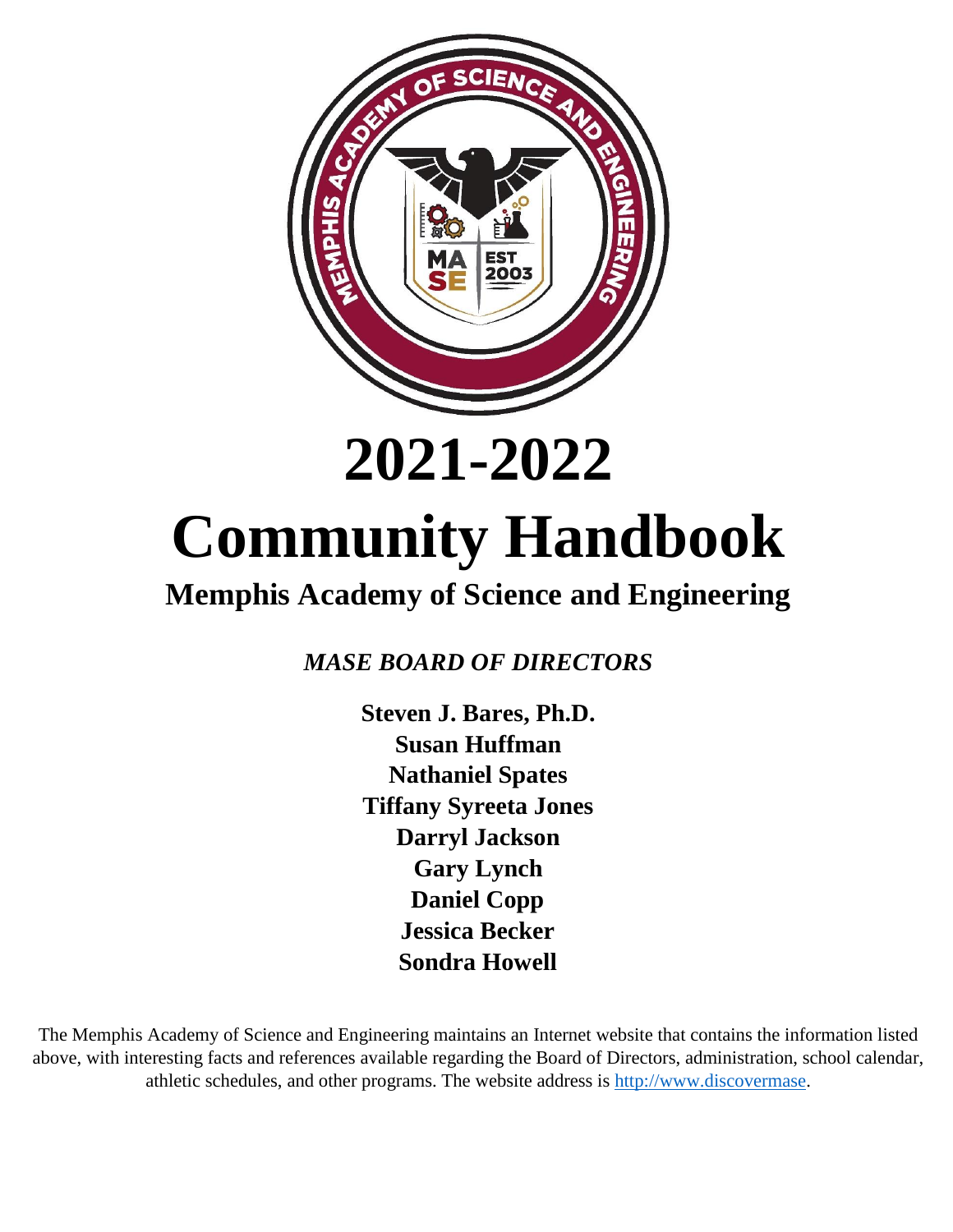#### *Message from the Executive Director*



MASE is a community of learners that is committed to academic excellence and student achievement. We are committed to providing the broadest possible set of educational opportunities for our students and access to the best curricular and pedagogical tools available for our faculty. While our accomplishments over the last few years have been noteworthy, we are still a long way from achieving our goals, and we rededicate ourselves each day to reaching them.

We believe that every student is gifted with unique potential and has the ability to achieve academic excellence. We know that by setting high expectations, providing an instructional environment that is rigorous and supportive, and meeting each student where she or he is as a learner, they can accomplish anything to which they are committed. MASE is a student-centered community. We embrace the reality that we are citizens of a global community, and that its success will depend on the work and creativity of a highly-educated population. The work of the Academy is to prepare our students to be active and engaged in the process of creating a brighter future for everyone.

As a faculty, we understand that we are senior partners in the learning process. We are part of a team that includes students and parents. A measure of our success is how we meet our most challenging students on their most challenging days. We will work tirelessly to nurture our students, parents, and colleagues. Our goal is to teach students to become critical thinkers and life-long learners.

We recognize that academic achievement without charter growth is a fleeting accomplishment. To that end, we dedicate ourselves, and are committed to the Academy's core values:

- · **Respect-** *Treating others with care, and courtesy and representing yourself, family, and school with pride.*
- · **Integrity-** *Always doing the right thing even when no one is watching*.
- · **Community-** *Collectively working hard to ensure a positive culture and academic achievement in a safe and supportive environment.*
- · **Excellence-** *Commitment to high-quality education and high-expectations in all that we do*.

I look forward to working with all of you as we work toward an academically successful school year.

#### Sincerely,

Rodrick Gaston, Executive Director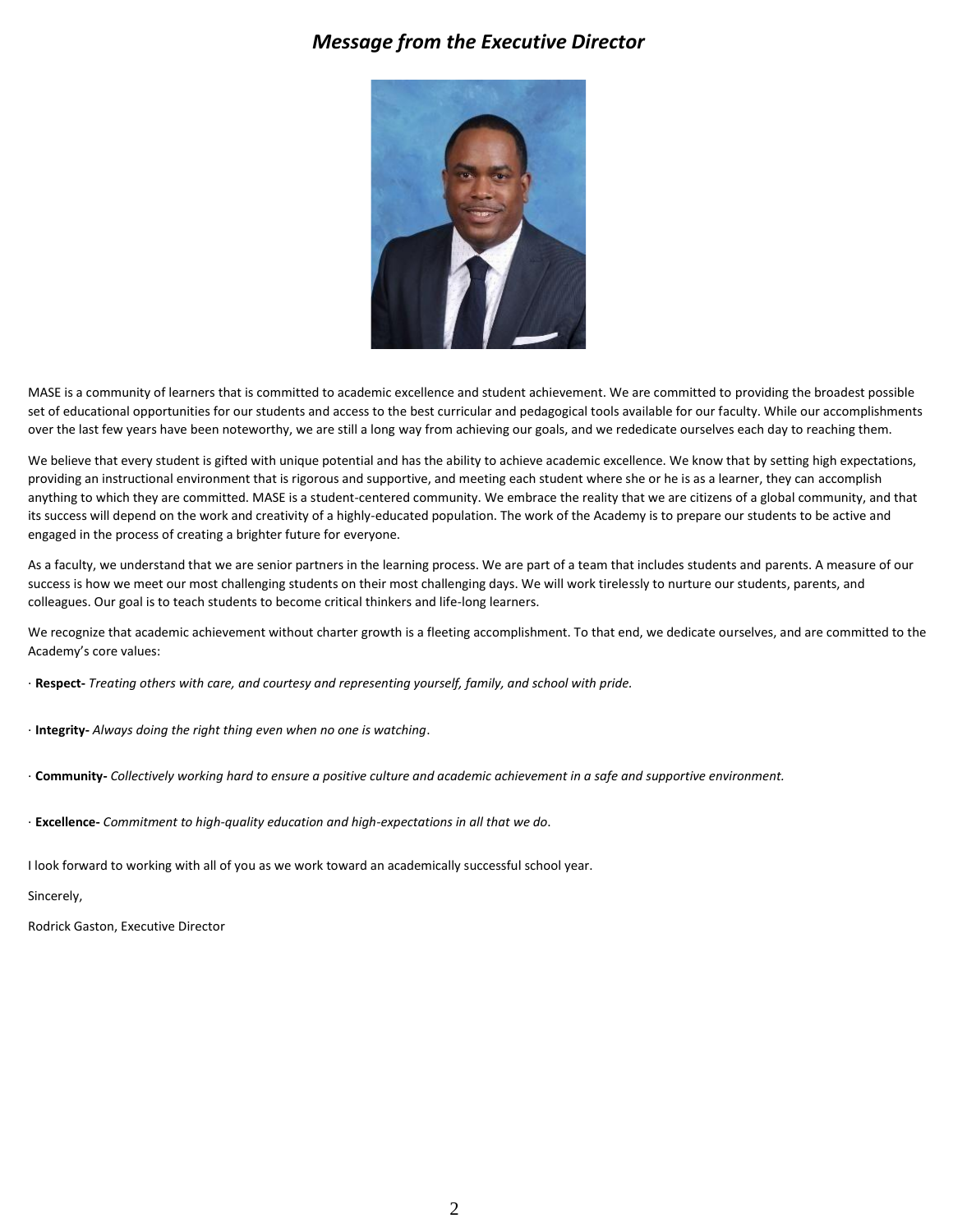#### **STAFF CONTACT INFORMATION**

**ADMINISTRATION**

#### **FACULTY**

Gaston, Rodrick **Executive Director Executive Director Executive Blue Constant Constant Constant Constant Constant Constant Constant Constant Constant Constant Constant Constant Constant Constant Constant Constant Cons** Greene, Michael **High School Director** match and many material matches of the High School Director metal material matches of the High School Director material material material material material material material material Briggs, Dana **Middle School Director** and the director [dbriggs@discovermase.org](mailto:dbriggs@discovermase.org) Watson, Trenton **Director of Operations** and the [twatson@discovermase.org](mailto:twatson@discovermase.org) Gaston, Angel **Middle School Dean of Culture** and acrawford-gaston@discovermase.org Clark, Fernando **Figh School Dean of Culture** Fight School Dean of Culture fclark@discovermase.org Grice, Kimlynn **Instructional Coach Instructional Coach kgrice@discovermase.org** Powell, Danielle **Instructional Coach** and the Instructional Coach development of the Instructional Coach development of the Instructional Coach development of the Instructional Coach development of the Instructional Coach Woodard, Kevin STEM Director/ Instructional Coach [kwoodard@discovermase.org](mailto:kwoodard@discovermase.org) Abbeya, Montinique **Director of Counseling mabbeya** mabbeya@discovermase.org Burns, Maranda **MS Counselor/Alumni Support Counselor** [mburns@discovermase.org](mailto:mburns@discovermase.org) Graham, Anika **School Registrar/ Power School Clerk** [agraham@discovermase.org](mailto:agraham@discovermase.org) Campos, Elizabeth **Administrative Assistant/Front Office Manager** [ecampos@discovermase.org](mailto:ecampos@discovermase.org) Neely, Natalie **Administrative Assistant/Admissions Coordinator** [nneely@discovermase.org](mailto:nneely@discovermase.org) Lane, Willecia **Attendance Coordinator** with the wilder with the coordinator with the with the with the with the m Hunter, Artunyala **HR Administrative Assistant** and a settember and a hunter@discovermase.org Louis, Estilien and Recruitment Elouis and the [elouis@discovermase.org](mailto:elouis@discovermase.org) West, Martha **CODITY: A CONTACT META** Operations Assistant/ Student Support mustal manuscular [mwest@discovermase.org](mailto:mwest@discovermase.org) Meeks, Michael **Building Engineer** meeks@discovermase.org meeks@discovermase.org Cannon, LaGwendolyn School Nurse (P-T) [lagwendolyn.cannon@discovermase.org](mailto:lagwendolyn.cannon@discovermase.org)

Bell, Marva **HS World/ African American History** mbell@discovermase.org mbell@discovermase.org Bryson, Rebecca **HS Personal Finance/Economics** rbryson@discovermase.org Castillo, Celeste HS Spanish ccastillo@discovermase.org Coleman, Adrienne Geometry/Pre-Calculus [acoleman@discovermase.org](mailto:acoleman@discovermase.org) Cooley, Cameron **STEM in Motion/STEM IV** COOley Cooley@discovermase.org Crenshaw, Joy **HS SPED** HS SPED in the setting of the setting of the setting of the setting of the setting of the setting of the setting of the setting of the setting of the setting of the setting of the setting of the set Davis, Natasha **SS Dept. Chair/US History/Black History** [natasha.davis@discovermase.org](mailto:natasha.davis@discovermase.org) Dobbs, Bonelli **MS Science (8th)** [bdobbs@discovermase.org](mailto:bdobbs@discovermase.org) Fortier, Joshua **HS STEM** HS STEM in the state of the state of the state of the state of the state of the state of the state of the state of the state of the state of the state of the state of the state of the state of the Garrett, Talya **Chemistry/STEM II & III** the state of the state of the state of the state of the state of the state of the state of the state of the state of the state of the state of the state of the state of the state of Gaston, Janice **Part-Time SPED Assistant** in the setting of the setting of the setting of the Part-Time SPED Assistant Grant, Lillian STEM I & II contained a street of the street of the street of the street of the STEM I & II and the street of the street of the street of the street of the street of the street of the street of the street of Green, Simeria **School SPED** and School SPED street and the series of the series of the School SPED series and the square series of the series of the series of the series of the series of the series of the series of the se Hancock, John ACT Prep [jhancock@discovermase.org](mailto:jhancock@discovermase.org) Henderson, Breana HS English III/Yearbook [bhenderson@discovermase.org](mailto:bhenderson@discovermase.org) Hernandez, Letara **HS English IV letter and English IV** lhernandez@discovermase.org Jackson, Julius HS PE/Athletic Director [mase.athletics@gmail.com](mailto:mase.athletics@gmail.com) Jenkins, Thomas **MS English (7th)** the state of the state of the state of the state of the state of the state of the state of the state of the state of the state of the state of the state of the state of the state of the s Jones, Deshonda **ELA Department Chair/ HS English II** djohnson@discovermase.org Lane, Chauncey **Math Department Chair/ HS Algebra I/ SAILS** clane@discovermase.org Malone, Antonio **MS PE** MS PE and Malone amalone@discovermase.org Martin, Wesley **Marting Community Community** HS Biology wmarting and the window wmarting discovermase.org Matthews, Gregory **MS English (6th)** Matthews@discovermase.org Moody, Marcus **ISS/ Basketball Coach micropolygy and mmoody@discovermase.org** mmoody@discovermase.org Nagel, Sarah **Physical Science/ Physics [snagel@discovermase.org](mailto:snagel@discovermase.org)** snagel@discovermase.org Newell, Ashley **Algebra II/ Calculus** [ashley.newell@discovermase.org](mailto:ashley.newell@discovermase.org) Newell, Tiesha **ESL Teacher/ RTI Coordinator** the state of the well@discovermase.org Pina, Desiree **HS English I** desiree HS English I desiree and the english in the english in the english in the english in the english in the english in the english in the english in the english in the english in the englis Recker, Jerry **Science Department Chair/ MS Science (6th)** jrecker@discovermase.org Rohatgi, Rajiv MS Science (7th) Moster and the majiv.rohatgi@discovermase.org and the majiv.rohatgi@discovermase.org Stepter, Ronald **HS Art Teacher [ronald.stepter@discovermase.org](mailto:ronald.stepter@discovermase.org)** by the construction of the construction of the construction of the construction of the construction of the construction of the construction of the constructi Suarez, Julio **Fig. 1.S. I.C. T. A. A. S. A. S. A. S. A. S. A. S. A. S. A. S. A. S. A. S. A. S. A. S. A. S. A. S. A. S. A. S. A. S. A. S. A. S. A. S. A. S. A. S. A. S. A. S. A. S. A. S. A. S. A. S. A. S. A. S. A. S. A. S.** Taillie, Alex **MS Math (6th)** [ataillie@discovermase.org](mailto:ataillie@discovermase.org) Tolliver, Sherrie **MS Math (7th)** [stolliver@discovermase.org](mailto:stolliver@discovermase.org) Wadlington, Virgil **MS & HS PE** viral many of the viral many viral many viral many viral many viral many viral many viral many viral many viral many viral many viral many viral many viral many viral many viral many viral m Williams, Janet **MS Social Studies** in the manufacture of the second version of the second version of the manufacture of the manufacture of the manufacture of the manufacture of the manufacture of the manufacture of the ma Wright, Joanie **MS English (8th)** in the manufacture of the manufacture of the manufacture of the manufacture of the manufacture of the manufacture of the manufacture of the manufacture of the manufacture of the manufactur

Ange, Patricia **ACT Prep pangement and ACT Prep** [pange@discovermase.org](mailto:pange@discovermase.org)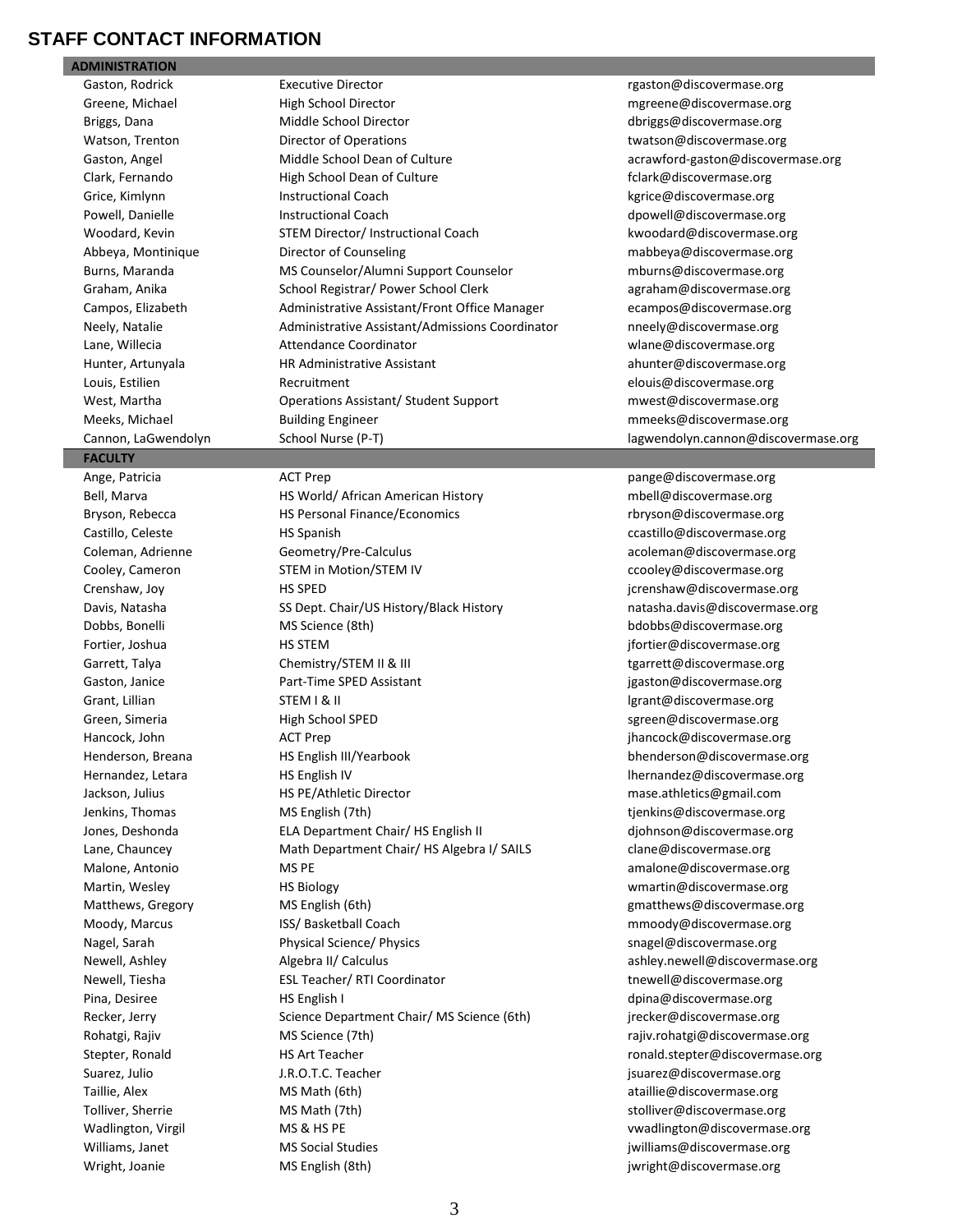## *Memphis Academy of Science and Engineering*

MASE is a student-centered community of learners. We are dedicated to helping each student realize their unique potential through academic achievement and community engagement.

## **Vision**

As a community of learners, we embrace the diversity and inherent dignity of each individual. A MASE education is a partnership among students, faculty and parents, in which the academic growth of our students is nurtured in an environment that is supportive, rigorous and which sets high expectations.

## **Core Values**

*Respect- Treating others with care & courtesy; representing yourself, family, & school with pride.*

*Integrity- Always doing the right thing even when no one is watching.*

*Community- Collectively working hard to ensure a positive culture and academic achievement in a safe and supportive environment.*

*Excellence- Commitment to high-quality education and high-expectations in all that we do.*

## *Philosophy*

#### *To ensure every student experiences a school culture that:*

- Provides a safe, healthy learning environment
- Nurtures a climate founded on positive expectations
- Promotes risk-taking
- Accommodates the needs of various learning styles
- Stimulates critical-thinking skills
- Promotes equality and celebrates diversity
- Values social responsibility in terms of self, others, school, community and environment
- Encourages students to identify and meet personal learning goals
- Recognizes the importance and value of co-curriculum learning experiences
- Celebrates individual student successes
- Connects learning to the "real world"

## *Mission*

The mission of MASE is to produce lifelong learners, critical thinkers, effective communicators, and productive members of the global community.

## *MASE Culture*

The MASE community respects the thoughts, feelings, physical safety, and rights of others and demonstrates consideration of property. Our shared goal is to create a positive learning environment enhanced by the contributions of every member.

## *Student Behavior*

To guarantee a good social and educational climate, it is important that students understand that acceptable standards of behavior will be expected at all times. Discipline will be administered when any individual's actions interfere with teachers teaching and students learning. Students are expected to conduct themselves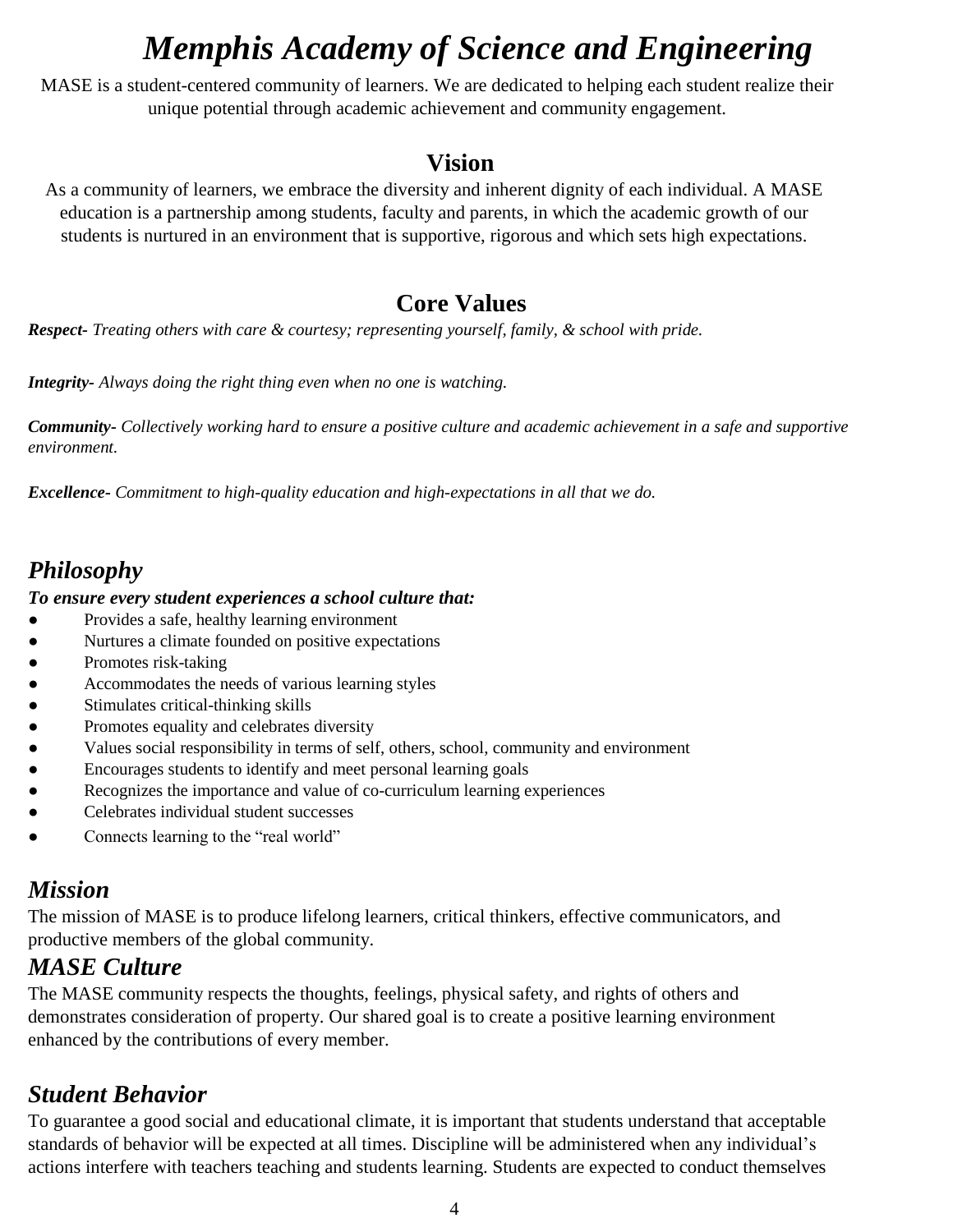in an orderly, respectful and courteous manner at all times. However, in the event a student acts inappropriately, there will be consequences in order to make it clear that this behavior is not acceptable and cannot be tolerated.

## *Rights and Responsibilities*

One of the goals for MASE's students is the development of self-discipline. Students and parents must learn that the student is responsible for his or her own actions. Administrators, teachers, students, and parents are active partners in establishing and implementing the school rules. The following is a table of students' rights and responsibilities.

### **Rights Responsibilities**

| 1. To be treated with respect. To be dealt with according a)<br>to uniform standards. | To behave in a manner that is<br>appropriate and is a credit to the student, his/her<br>family, and the school.<br>To respect others.<br>b)<br>To show respect by removing all head<br>$\mathbf{c})$<br>coverings during and throughout the school day.<br>To treat others as you would like to be<br>d)<br>treated.<br>To dress appropriately for school.<br>e)                                                                                                                                                                                                                                                                                                                                                          |
|---------------------------------------------------------------------------------------|---------------------------------------------------------------------------------------------------------------------------------------------------------------------------------------------------------------------------------------------------------------------------------------------------------------------------------------------------------------------------------------------------------------------------------------------------------------------------------------------------------------------------------------------------------------------------------------------------------------------------------------------------------------------------------------------------------------------------|
| 2. To go to and from school safely.                                                   | To use appropriate behavior when<br>a)<br>waiting at the bus stop or parent/guardian car.<br>To wear protective gear if biking to<br>b)<br>school.<br>To walk all bikes, skateboards, etc.<br>$\mathbf{c})$<br>when on school grounds.<br>To be orderly on the bus.<br>d)<br>To go directly to school.<br>e)<br>To respect crossing guards.<br>f)<br>To respect other people's property.<br>g)                                                                                                                                                                                                                                                                                                                            |
| 3. To attend a school that is in good physical condition. a)                          | To refrain from any behavior that results<br>in the destruction of personal or school property.<br>To refrain from eating candy or gum<br>b)<br>during school hours.<br>To dispose of any trash in the proper<br>$\mathbf{c})$<br>receptacles.<br>To refrain from eating or drinking outside<br>d)<br>the cafeteria without the supervision of a staff<br>member.<br>To not take the property of others without<br>e)<br>their permission.<br>f)<br>To assist in keeping cafeteria tables clean.<br>To assist in keeping classrooms, the media<br>$\mathbf{g}$<br>center, hallways, and the cafeteria clean.<br>To not deface in any way personal or<br>h)<br>school property (books, desks, walls, lockers,<br>$etc.$ ). |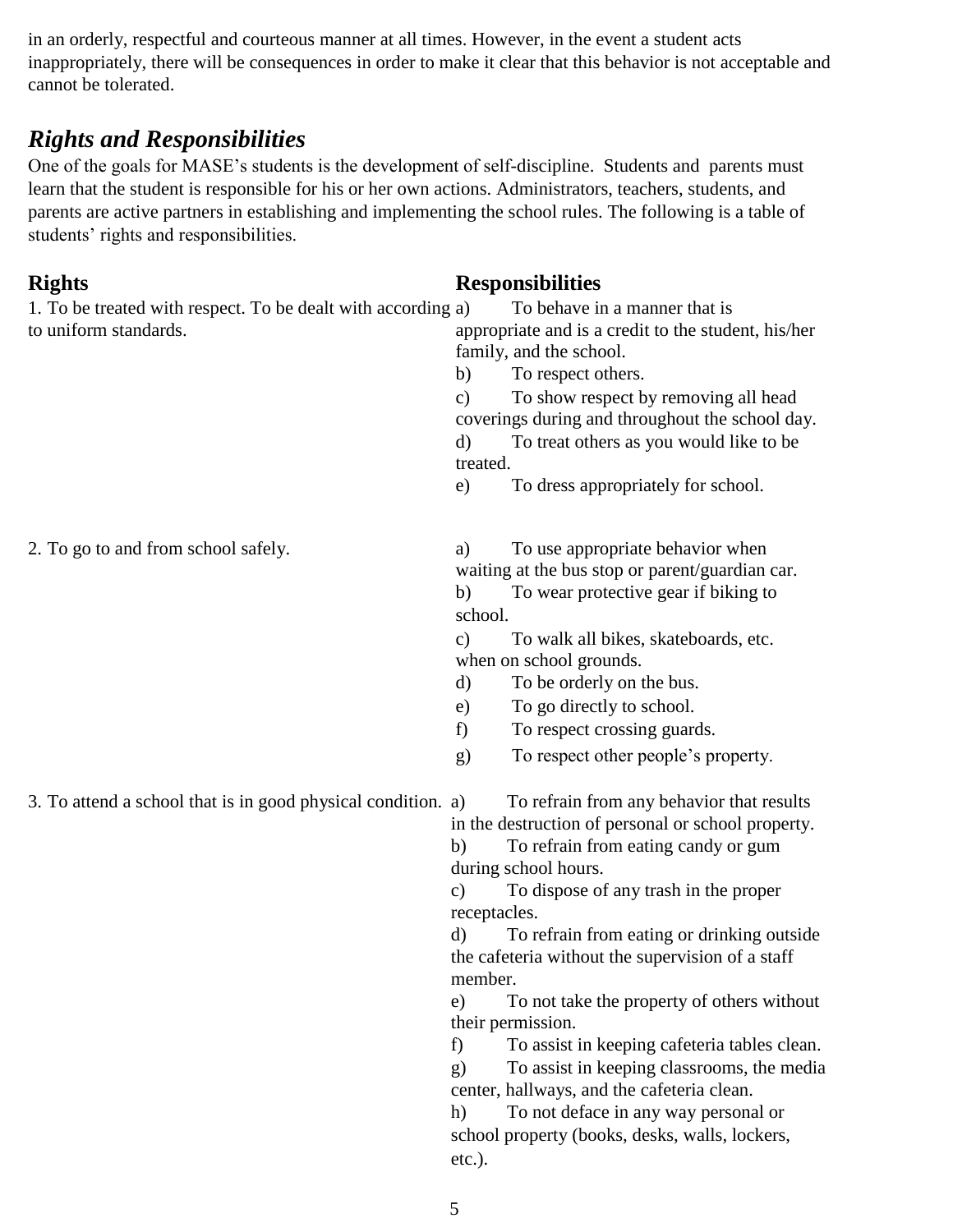| 4. To have classrooms and hallways that are conducive a)                                                                                                                                                                                                                                                            | To arrive on time for classes.                            |  |  |
|---------------------------------------------------------------------------------------------------------------------------------------------------------------------------------------------------------------------------------------------------------------------------------------------------------------------|-----------------------------------------------------------|--|--|
| to effective learning.                                                                                                                                                                                                                                                                                              | To allow each person (teacher and<br>b)                   |  |  |
|                                                                                                                                                                                                                                                                                                                     | student) to speak without interruption.                   |  |  |
|                                                                                                                                                                                                                                                                                                                     | To develop listening and study skills.<br>$\mathbf{c})$   |  |  |
|                                                                                                                                                                                                                                                                                                                     | To remain at your desk or seat unless<br>$\mathbf{d}$     |  |  |
|                                                                                                                                                                                                                                                                                                                     | permission is grated to do otherwise.                     |  |  |
|                                                                                                                                                                                                                                                                                                                     | To complete assignments.<br>e)                            |  |  |
|                                                                                                                                                                                                                                                                                                                     | To not cheat.<br>f)                                       |  |  |
|                                                                                                                                                                                                                                                                                                                     | To not distract others in classes.<br>g)                  |  |  |
|                                                                                                                                                                                                                                                                                                                     | h)<br>To not use laser pointers, headphones, CD           |  |  |
|                                                                                                                                                                                                                                                                                                                     | players, beepers, cell phones, pagers, electronic         |  |  |
|                                                                                                                                                                                                                                                                                                                     | games, etc. while on school grounds.                      |  |  |
|                                                                                                                                                                                                                                                                                                                     |                                                           |  |  |
| 5. To have sufficient time and space to                                                                                                                                                                                                                                                                             | a) To talk in moderate tones in the cafeteria.            |  |  |
| eat lunch in a pleasant atmosphere.                                                                                                                                                                                                                                                                                 | To dispose of trash in the proper<br>b)                   |  |  |
|                                                                                                                                                                                                                                                                                                                     | receptacles.                                              |  |  |
|                                                                                                                                                                                                                                                                                                                     | To place any unwanted food in the proper<br>$\mathbf{c})$ |  |  |
|                                                                                                                                                                                                                                                                                                                     | receptacles.                                              |  |  |
|                                                                                                                                                                                                                                                                                                                     | To use appropriate behavior in the<br>d)                  |  |  |
|                                                                                                                                                                                                                                                                                                                     | auditorium.                                               |  |  |
|                                                                                                                                                                                                                                                                                                                     | To show respect for all individuals,<br>e)                |  |  |
|                                                                                                                                                                                                                                                                                                                     | including presenters and performers.                      |  |  |
| 6. To enjoy and participate in assemblies.                                                                                                                                                                                                                                                                          | a) To use appropriate behavior in all school-             |  |  |
|                                                                                                                                                                                                                                                                                                                     | related activities. All school activities                 |  |  |
| $\frac{1}{2}$ $\frac{1}{2}$ $\frac{1}{2}$ $\frac{1}{2}$ $\frac{1}{2}$ $\frac{1}{2}$ $\frac{1}{2}$ $\frac{1}{2}$ $\frac{1}{2}$ $\frac{1}{2}$ $\frac{1}{2}$ $\frac{1}{2}$ $\frac{1}{2}$ $\frac{1}{2}$ $\frac{1}{2}$ $\frac{1}{2}$ $\frac{1}{2}$ $\frac{1}{2}$ $\frac{1}{2}$ $\frac{1}{2}$ $\frac{1}{2}$ $\frac{1}{2}$ |                                                           |  |  |

are an extension of the school and all school rules apply.

7. To enjoy and participate in school- related activities (dances, field trips, plays, sporting events, etc.)

8. To have an orderly and safe environment in and around the building at all times during school hours, including after-school programs.

9. To evacuate the building safely under teacher supervision in the event of a fire or emergency situation including all drills and building evacuations.

a) To walk and keep to the right in hallways and stairs when passing. To walk and not run in the building.

b) To observe all playground guidelines and restrictions that pertain to skateboards, rollerblades, etc.

c) To have no physical contact with other students.

d) To not jump, climb, or throw objects in the building.

e) To remain on school grounds at all times while school is in session.

f) To remain under teacher supervision when present after school hours.

10. To expect that if your rights have been violated, the offender will be sought and action will be taken.

a) To maintain silence.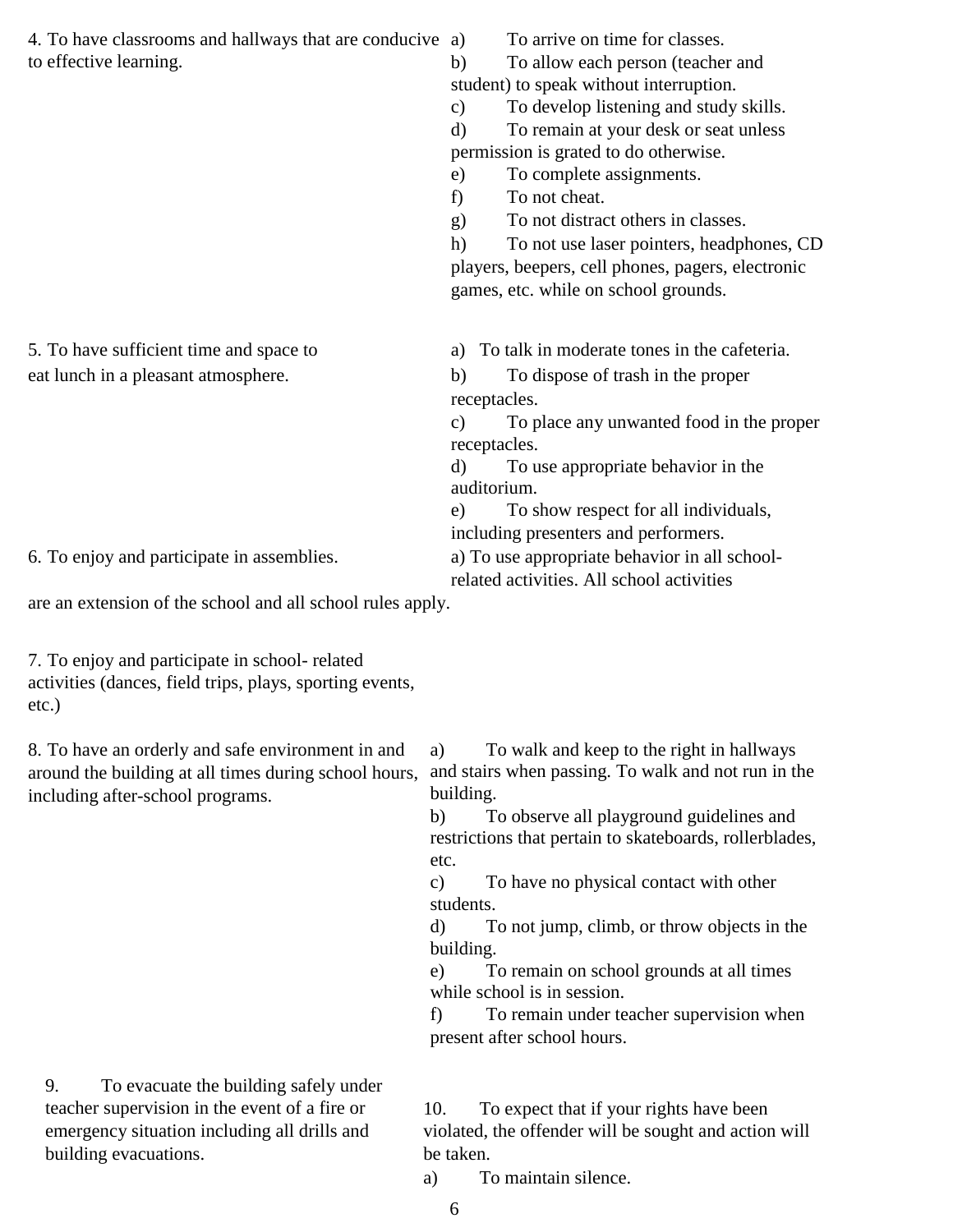b) To follow all teacher/staff directions.

c) To remain with your class at all times.

through the hall during an alarm.

a) To expect that if you are in violation of others'

rights, you will accept the consequences.

d) To join a class as soon as possible if walking

## *MASE's Rights and Responsibilities Objectives:*

- Self-Control
- Good Citizenship
- Learning environment that supports student-centered, interactive, hands-on learning.

## *Process For Determining Consequences For Inappropriate Behavior:*

- Each case will be decided on its own merits.
- Staff will make every effort to resolve problems informally.
- Staff will immediately engage parents and guardians for repeated inappropriate behaviors.
- Staff will immediately engage the administration for serious offenses as outlined below.

The MASE Senior Leadership will review serious offenses and will make recommendations for appropriate consequences, and will follow-up consultation with internal and external resources, assessment, etc.

## *"Short-range" Measures For Solving Student Behavior Problems May Include the Following:*

- Individual follow-up discussion and agreement, with parent notification.
- Teacher/Counselor/Student meeting to develop a plan of action.
- Prompt after-school make-up of lost instructional/learning time with the teacher. Behavior contract.
- Exclusion from class activity if the student's attendance at the activity is likely to threaten the safety of self and others, or causes disruption of the learning environment.
- Lunch/Recess restrictions.
- Restricted bathroom/hallway passes.
- Restricted field trip, class activities, and adventure trek participation.
- Temporary loss of all after-school privileges: athletics, clubs, activities, etc.
- Restoration of property, including replacement compensation, as appropriate.

#### *Attendance*

Regular attendance is of vital importance to an effective instructional program. It allows for continuity of instruction, classroom participation, learning experiences, and study, all of which are necessary to attain the goal of maximum educational benefits. There is also a direct relationship between poor attendance and poor academic performance. Students with good attendance records generally achieve higher grades and enjoy school more. Thus, **attendance is required of all students enrolled at MASE during the days and hours that the school is in session, unless it is shown to the satisfaction of the School Director that an acceptable cause exists to justify the student's absence.**

Absences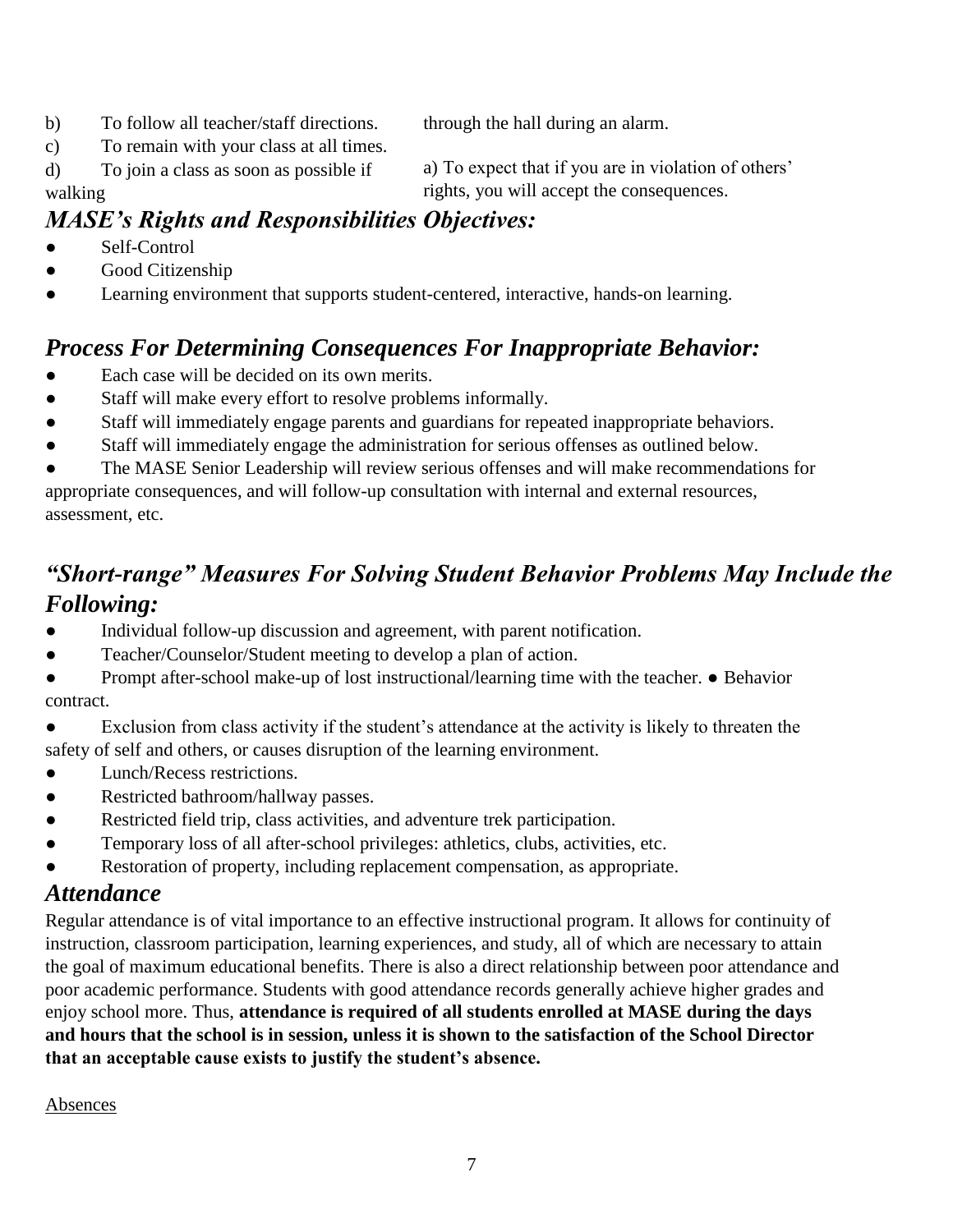A student is considered absent from a class if he or she is not in that class for more than ½ of that class period.

Parents of students who will miss at least ½ of their first period class should call the school office (Jefferson: 901-333-1596) to inform the school if the student will or will not be coming to school that day.

#### Excused Absences

The following absences may be excused if the documentation listed by each is provided within two (2) school days of the absence occurring:

a. Illness – Note from doctor's office/hospital confirming visit on day of illness

b. Illness lasting more than one day – Note from doctor's office/hospital confirming visit on first day of illness, as well as form from doctor's office stating when student is allowed to return to school

c. Funeral of a family member – Obituary before the funeral; Program from the funeral when child returns to school

d. Wedding of a family member – Program of the wedding

e. Attendance at a school-sponsored function

#### Unexcused Absences

An absence for which no documentation (see above) is provided, or for which a parent writes a note, will be considered unexcused. **A parent-written note will not guarantee that the absence will be excused**.

#### Compulsory Attendance

All children are required to attend school if they are between the ages of six (6) and sixteen (16). Failure to attend school on a regular basis [fifteen (15) or more unexcused absences in one academic calendar] may result in that child being retained in his or her current grade. The school reserves the right to contact the Department of Children and Family Services after the fifth  $(5<sup>th</sup>)$  and tenth  $(10<sup>th</sup>)$  unexcused absence. Attendance and School Functions

Any student who is absent during the entire school day, whether that absence is excused, unexcused, or mandated from the school (i.e., suspension), is not allowed to attend or participate in any school-related or school-sponsored function that morning or evening (e.g., sporting events, dances, etc.)

#### Assignments for Absent Students

Assignments will be given to students who are absent only after that absence occurred and was excused. Students have one (3) days to make up missed work for each day that they were absent.

## *Checkout*

Attendance in all classes is part of the Commitment to Excellence that was agreed to and signed by both parents and students. The school personnel at MASE does recognize that there are certain circumstances for which checking out a student is necessary. MASE does, however, recommend that parents and guardians make such instances rare. In the case of appointments with doctors or dentists, we ask that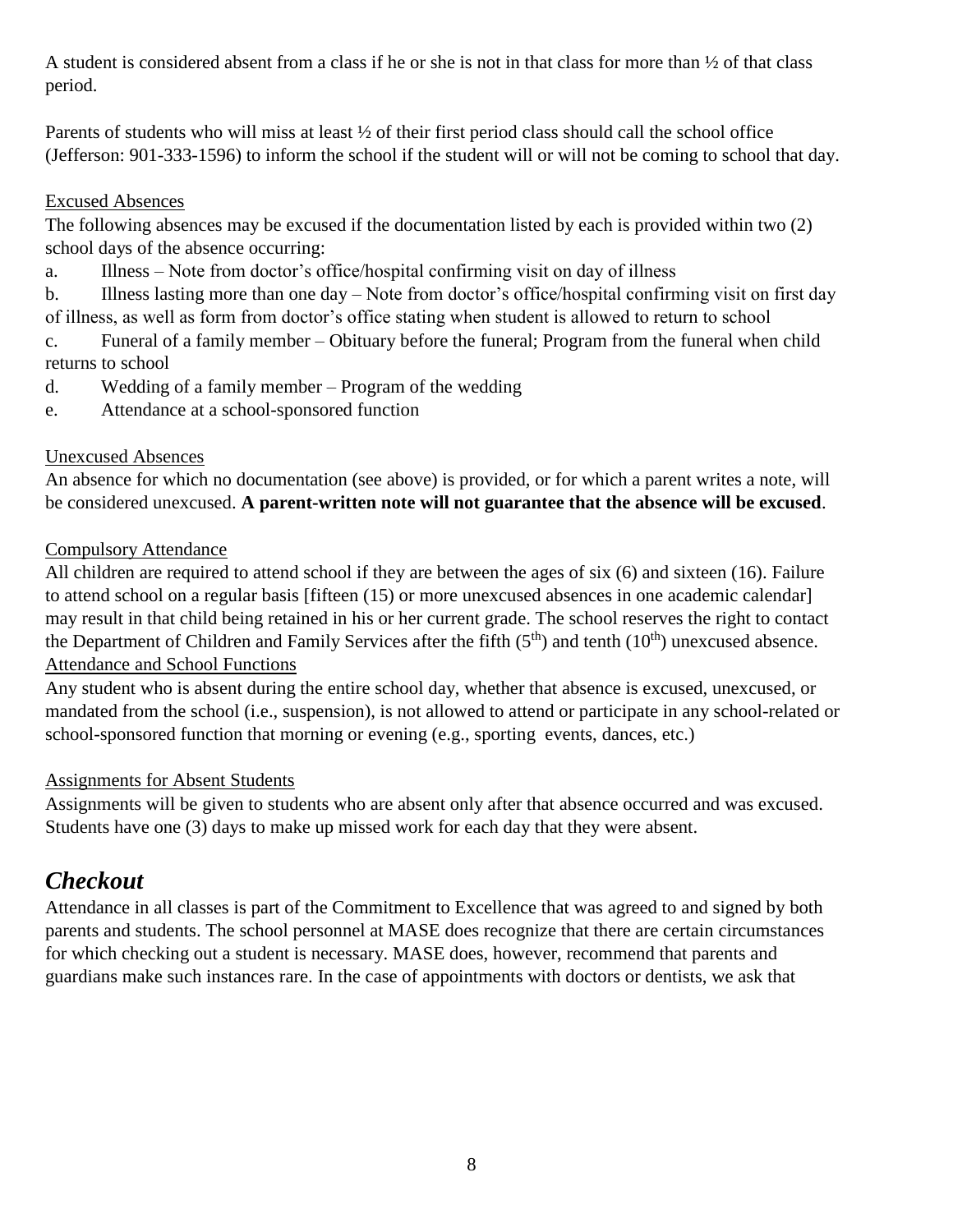parents schedule these during the weekends or breaks during the school year. If a child must check out, please abide by the following.

#### Checkout Policy

Students will be allowed to check out of school when one of the following circumstances occurs:

1) Pre-approved appointment – A doctor's or dentist's note has been submitted to the school prior to the time of the appointment. If possible, please get these in at least one day before the scheduled appointment.

- 2) Severe illness in the immediate family\*
- 3) Death in the immediate family\*

4) Any other reasons will be granted on a case-by-case basis. These will be decided prior to the student's absence from school by the School Director.

Students will be allowed to check out three (3) times per quarter before parents are notified of excessive absences from school. Any extenuating circumstances should be cleared with the grade-level administrator

\*Each student is allowed one exception (failing to have information on hand regarding the reason for checkout). At that time, the party checking out the student out must sign a document stating that they will provide the information either by fax or by bringing it in before the student returns to school. If the information is not provided, the student's ability to check out will be forfeited. If the information is provided to the school, the student will then be allowed another exception.

Special Note: At the end of the academic school year, each student's file will be audited. In the event that appropriate documentation, relating to the reason(s) for a student's checkout, has not been forwarded to the school, a violation of the Commitment to Excellence contract will be noted on the student's record, and will be considered when when student transfers are renewed. A violation of the Commitment to Excellence contract may result in a denial of future transfer renewal applications.

#### Checkout Procedures

In order to ensure your child's safety, MASE has put in place certain procedures that **MUST** be followed:

The school-issued "Parent ID" must be presented at the front desk at the time of checkout. After providing the ID:

1. If the person is the parent pictured on the ID, he or she must provide documentation that will be placed in the student's file that verifies the reason for the checkout (unless this information was already provided and is on file). Should the person not be able to submit such documentation at the time of checkout, he or she must sign a "Student Release Form," which will be placed in the student's file. This form will stay in the student's file until proper documentation, provided in a sufficient amount of time, is submitted. Should no documentation ever be submitted, a parent may not check out his or her child without *prior* documentation unless that parent signs a withdrawal form and transfers the child to another school.

OR…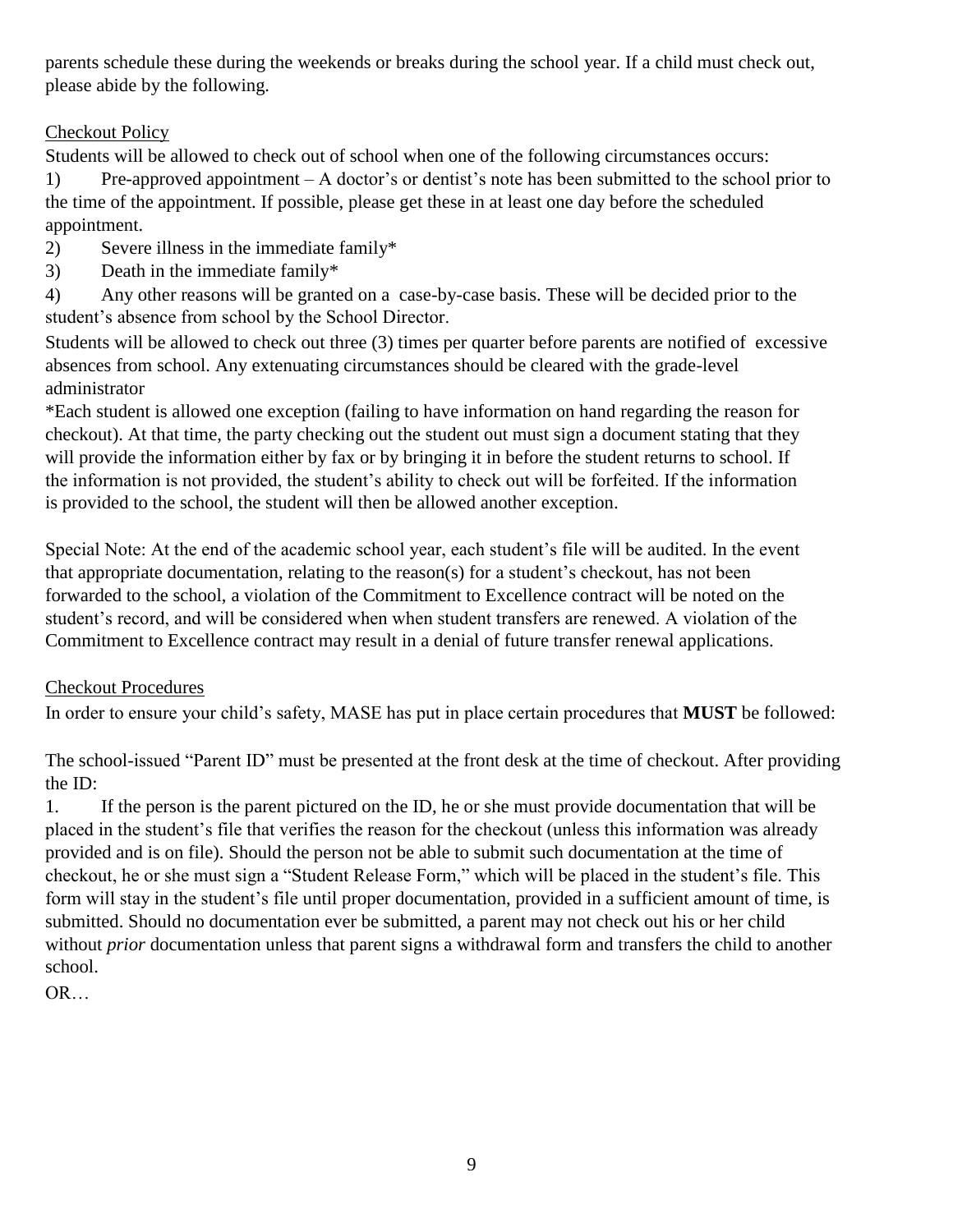2. If the person checking the student out is not the parent pictured on the ID, the person must provide a state-issued picture identification card (i.e., driver's license), which must be copied for the student's file. The student's file must be checked to ensure that the person is on the list of approved persons able to check the student out. **All persons must be at least 18 years of age in order to be placed on the approved list of persons able to check a student out.** This person must also provide proper documentation at the time of checkout. Should no documentation be available, the school office must contact the parent or guardian of the child to explain that this person must sign the "Student Release Form" on the parent's behalf, and that the form will remain in the student's file until such time as proper documentation is provided. Should no documentation ever be provided, no person other than the parent may check the student out, and the student will be released only when the parent has signed a withdrawal form and transferred the student to another school.

## *Emergency Contact Form*

At the beginning of each academic year, the parent(s)/guardian(s) of each student enrolled at MASE must fill out an information sheet, providing such information as contact numbers for the parent(s)/guardian(s), allergies that the student may have, and who to contact in case of an emergency. All persons listed on the "Emergency Contact Form" are able to make decisions regarding the child if the school is unable to contact the parent at any of the numbers provided. The listed persons are also able to check the student out, provided he or she has the appropriate identification (see *MASE Identification Badge* section). Since these persons are able to take the actions listed above, everyone listed on the "Emergency Contact Form" must be at least 18 years of age.

Copies of the "Emergency Contact Form" are available in the office.

## *Homebound*

Due to the rigor and the structure of the academic program at MASE, the school does not provide homebound services to students who will be absent for extended periods of time, nor will the school accept work or grades from another school system's homebound program. MASE will do everything in its power to make as many appropriate accommodations as possible so a student misses as few days as possible.

## *Religious Holidays*

A student's absence for a religious holiday must be pre-approved by the School Director in order for the absence to be excused. Absences for religious holidays are excused on a case-by-case basis. Without prior approval from the School Director, if a student is absent from school and claims it was for religious reasons, the absence may not be excused.

## *Student Release Form*

A parent or guardian who wishes to check out his or her child without first submitting the required documentation must sign a "Student Release Form." This form states that the parent/guardian is using his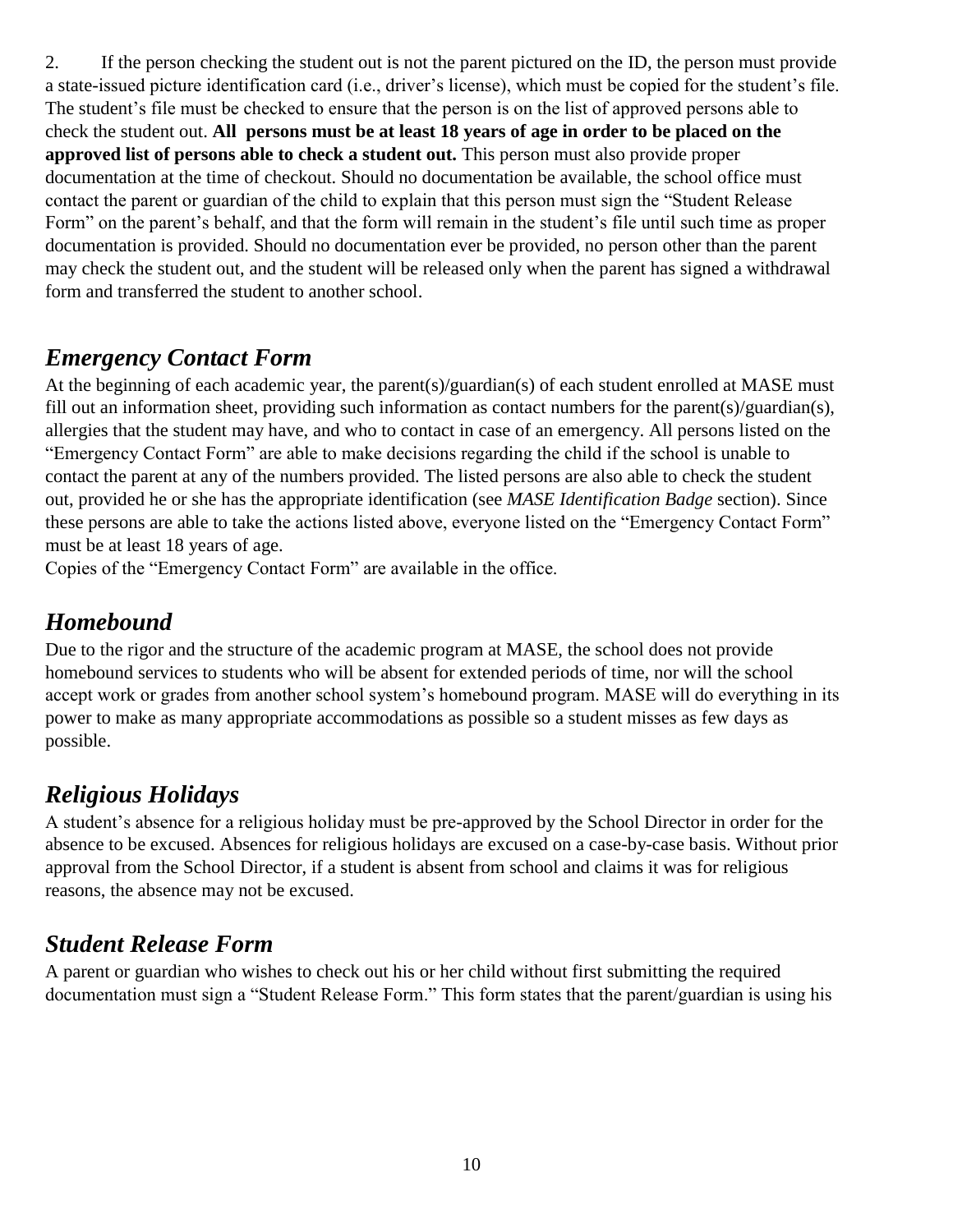or her one time to check out the student without having to produce documentation regarding why the student is being checked out. This absence is unexcused. This absence will remain unexcused, and the form will remain in the student's file until proper documentation regarding the checkout is submitted. Once documentation is submitted, the form will be removed from the student's file, the absence excused, and the parent/guardian will have another opportunity to check out the child without first providing documentation. Should no documentation be submitted, the form will remain in the student's file, the absence will be unexcused, and the parent/guardian will be unable to check out his or her child without prior documentation regarding the reason for the checkout unless the parent withdraws the child and transfers him to another school. **Should a parent refuse to sign the student release form, a blank copy of the form will be placed in the student's file with a notation regarding the parent's refusal to sign. This will be treated as if the parent signed the form and failed to bring proper documentation**.

A copy of the student release form is attached.

## *Tardiness*

Here at Memphis Academy of Science and Engineering we are committed to improving student's achievement. We are concerned when students miss part of a lesson, for any reason. The process of education requires, instruction based on skill building, class participation, learning experiences, and study. Frequent tardies and absences affect your student's learning opportunities. A student is considered tardy to school if he or she arrives after 7:30 am. All tardy students must report to

the main office to check in before proceeding to class.

A student is tardy to class if he or she is not in that class by the time that class is scheduled to start (see grade schedules).

Parents of students who will be tardy to school should escort their child to the school office to sign them in.

#### Excused Tardies

The following tardies may be excused if the documentation listed is provided when the child is brought to school:

Illness, doctor or dentist appointment – Note from doctor's office/hospital confirming visit on day of tardy

#### Unexcused Tardies

A tardy for which no documentation (see above) is provided, or for which a parent writes a note, will be considered unexcused. **Being tardy to school because of traffic** *will not* **be considered excused. A parent-written note does not guarantee that the tardy will be excused.**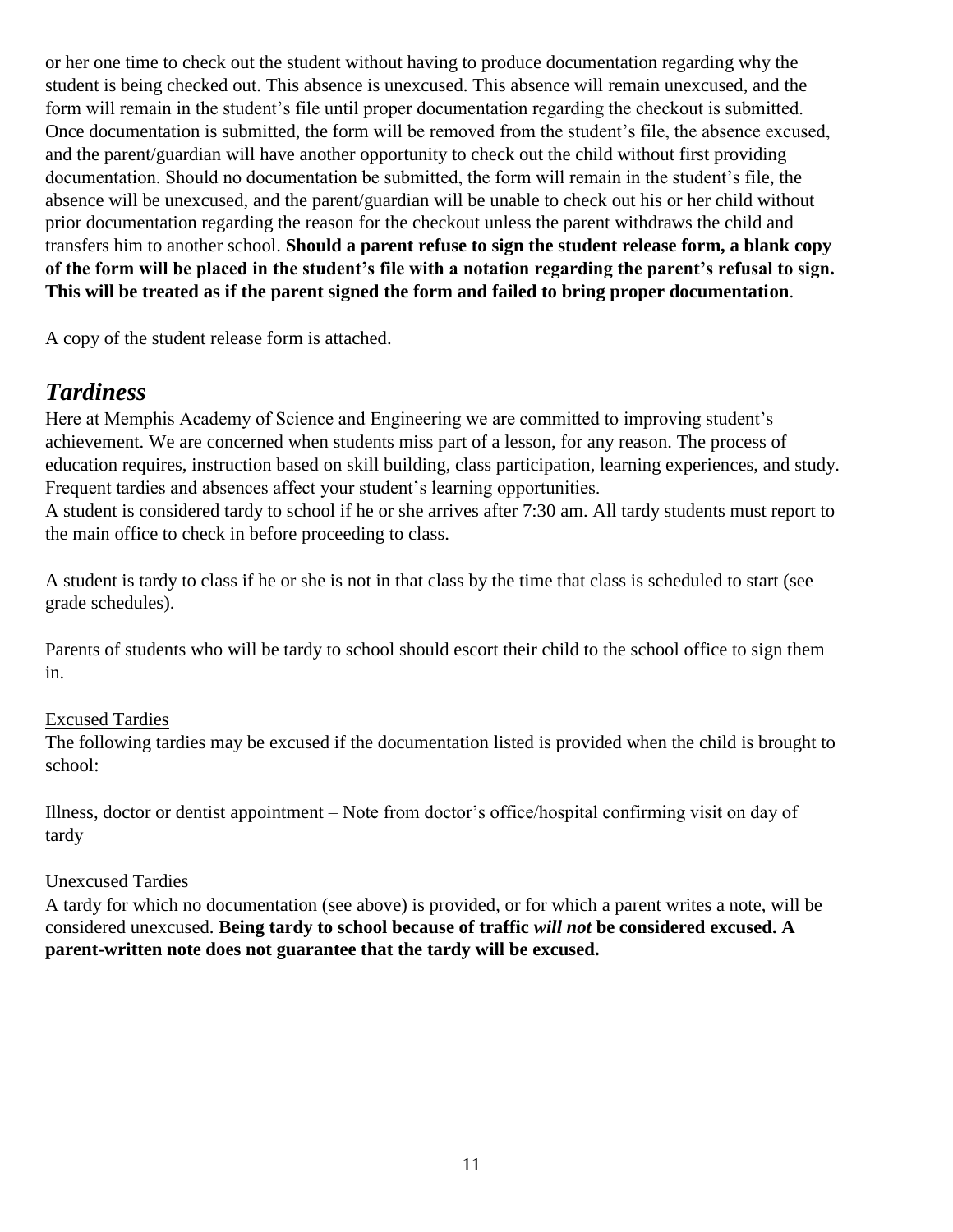Starting Monday, September 2, 2019 we will enforce our Attendance Policy. Please refer to the bullets below to see a detailed list of intervention and consequences for absences and/or tardies. Regular school attendance is required by State law*.* Tardies interrupt the classroom and interfere with the learning environment for all students. Also, when students arrive extremely late, tardies can become absences as defined by State and District attendance rules.

#### *Tardy Policy/Intervention*

o 3 Tardies will equal to 1 absence, Student Intervention with Parent o 5 Tardies will result in 1-Day After-School Detention o 7 Tardies will count as 1 absence and 1-Day ISS (In-School Suspension)  $\circ$  9 Tardies will count as 1absence and a 1-Day Out of School Suspension  $\circ$  10 or more Tardies will be referred to the District Attorney's Office

#### *Absentee Policy/Intervention*

o **Tier I (2-4 unexcused absences)** a conference with the student and the student's parent/guardian. o An attendance contract, based on the conference, to be signed by the student, the parent/guardian, or other person having control of the student, and the school leader or designee. The contract shall include:

A specific description of the school's attendance expectations for the student;

▪ The period for which the contract is effective; and

▪ Penalties for additional absences and alleged school offenses, including additional disciplinary action and potential referral to juvenile court; and

 $\circ$  Regularly scheduled follow-up meetings, which may be with the student and the parent/guardian, or other person having control of the student, to discuss the student's progress

o **Tier II (4-6 unexcused absences)** if the student accumulates additional unexcused absences in violation of the attendance contract required under Tier I, the student will be subject to Tier II. Tier II shall include an individualized assessment by a school employee of the reasons the student has been absent from school. This may result in referral to counseling, community-based services, or other inschool or out-of-school services to address the student's attendance problems.

o **Tier III (6-10 unexcused absences)** If the truancy interventions under Tier II are unsuccessful and the student continues to accumulate additional unexcused absences, Tier III shall be implemented. Tier III may consist of one (1) or more of the following interventions, as determined by a team formed by the school:

• School-based community services;

- Participation in a school-based restorative justice program;
- Referral to a school-based teen court; or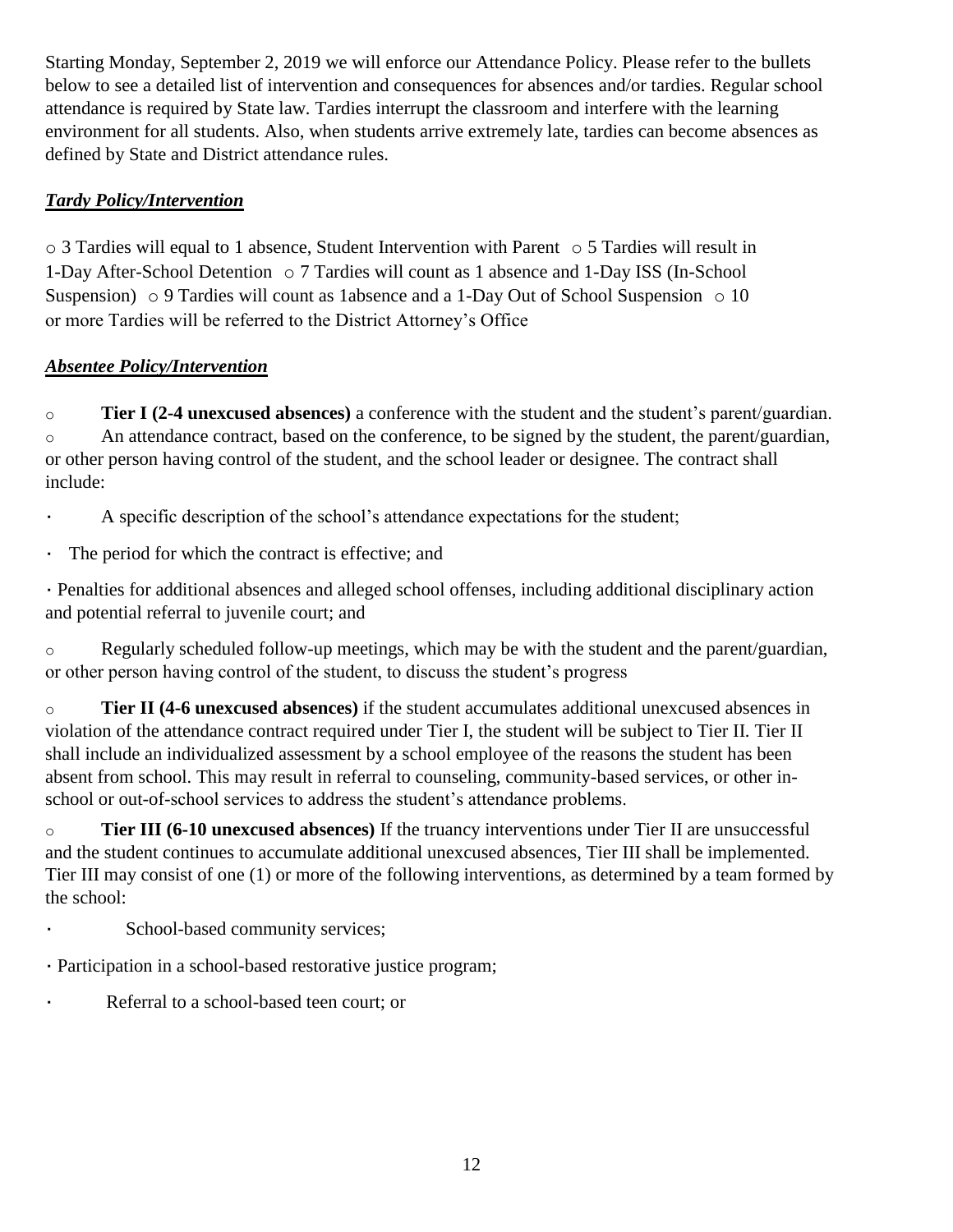▪ Saturday or after school courses designed to improve attendance and behavior.

Please make sure that your student attends school every day and is on time. Discuss this issue with your student, pointing out the importance of being in the classroom and ready to learn when school begins. Do not hesitate to contact us to assist you and your student in any way to improve school attendance.

## *Procedures*

#### Announcements

Announcements of concern to students and teachers will be sent, when necessary, via electronic mail to each student's personal e-mail account. Through this system, the Student Council, teachers, and administrators supply students with additional information regarding activities and organizations not mentioned in this handbook. Announcements will be sent only if they have been approved by the School Director or grade-level administrator and presented to said persons before the end of the previous school day.

## *Cafeteria*

MASE provides a breakfast and lunch program for every student enrolled. Students opting not to eat a lunch provided by the school should bring a sack lunch from home. Students who are eating a breakfast and/or a lunch provided by the school must notify the school in order to receive the meal. In order for report cards to be mailed or for a student to leave MASE (whether through a transfer or graduation), all accounts regarding monies owed to the school for providing a breakfast and/or lunch must be paid. Free or reduced-price meals are available to those students whose families meet Federal guidelines. Applications may be made at any time if the family's economic situation changes. State and federal statutes regulate free and reduced-price status. Any misuse or fraudulent activity will result in disciplinary action.

#### Breakfast

Students who enter school between 7:00 a.m. and 7:20 a.m., will have the opportunity to eat a breakfast provided by the school. Breakfast is to be eaten in the cafeteria and must be finished before dismissal to classes. Before proceeding to classes, students must ensure that the area is clean. All garbage must be thrown away in the proper trash receptacles, and any spills must be cleaned.

#### Lunch

Parents are encouraged to ensure that their scholar has everything for his or her school day before they arrive at school. This includes lunch. All students without a lunch are offered a school-provided lunch. Under no circumstances may a fast-food lunch be brought to a student.

#### General Rules and Guidelines

Students are expected to conduct themselves in a quiet and orderly manner at all times.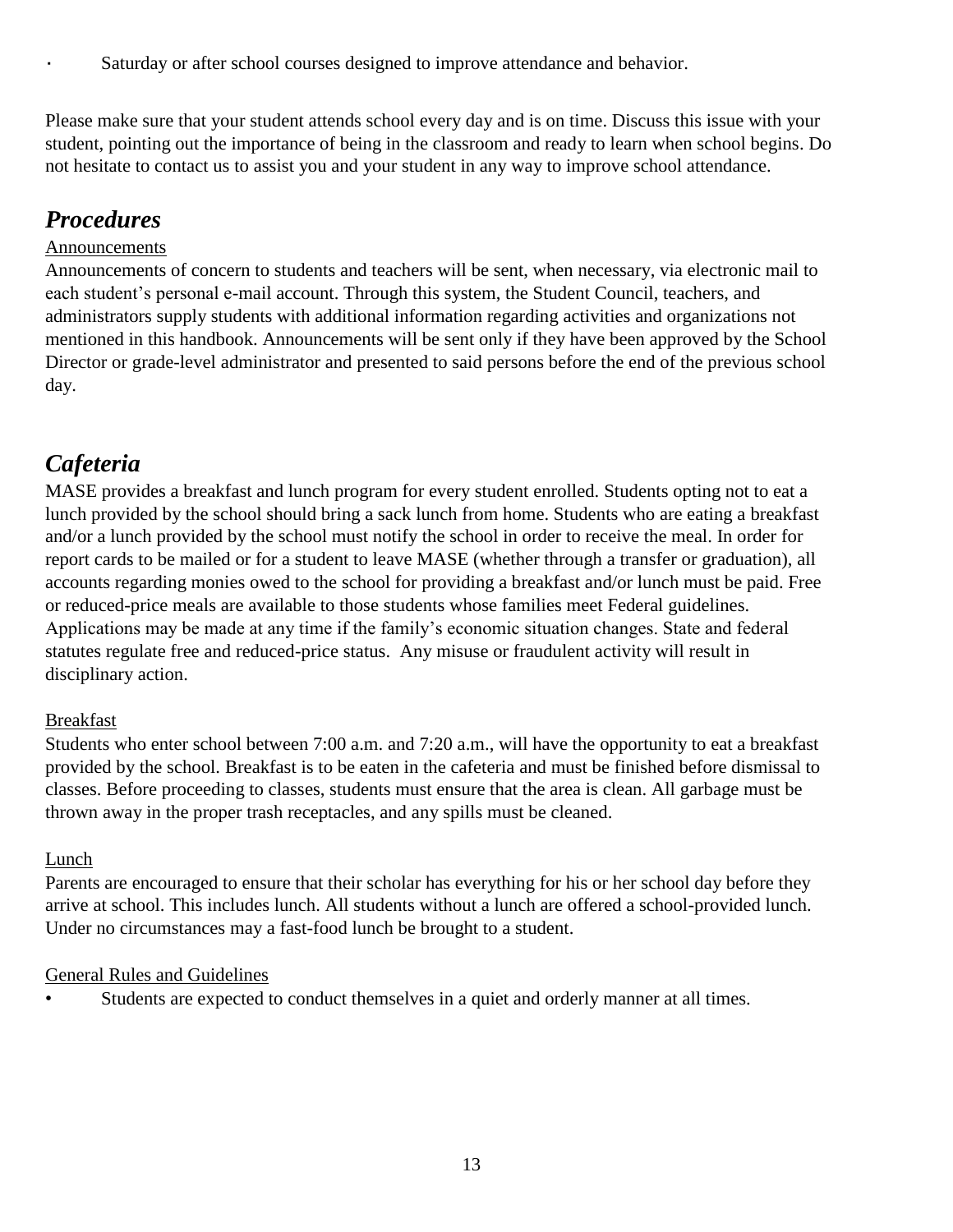• Students should not play video games, listen to music, or use their laptop computers during lunch.

• Cellular phone use is prohibited throughout the entire school day, including lunch. A \$10 fee is required when parent or guardian picks up the device.

All items, including garbage, must be taken to the designated areas.

• Students are not allowed to bring to school or to have someone bring to school any fast- food lunches.

#### *Dismissal*

#### Middle School Drop-off/Pick-up

Middle school pick-up/drop-off area is located in the front of the school. All middle school parents should enter the school from Jefferson Ave and exit onto Montgomery Ave. If parents choose to park and wait for their scholar, he/she should park in the south-west parking lot.

#### High School Drop-off/Pick-up

High school drop-off/pick-up area is located on the east side of campus. All high school parents should enter the school from Jefferson and proceed to the right towards the east side of campus for student pickup/drop-off. Parents should then exit campus onto Poplar Ave, making a **RIGHT** turn **ONLY**. These vehicles are not to impede the flow of traffic and must exit the school heading east on Poplar Ave. At **NO TIME** should a high school student be dropped-off or picked-up at the front of the school.

## *Entering and Leaving School*

Parents of middle and high school students should not drop off their child before 7:30 a.m. Once dropped off, students are to remain on school property until dismissal, or until checked out. If Students are dropped off early, they should not enter the building before being directed to do so by a teacher or an administrator. All students arriving to School after 7:30 a.m. are to report to the main office to sign in tardy and wait to be escorted to class. Students are to promptly leave the school building upon dismissal. After being dismissed, students are not to re-enter the school building. Faculty and staff are required to arrive to school by 7:00 a.m. and end their day at 3:30 p.m.

#### Hall Pass

Students are given hall passes for front office visits and emergency use ONLY!

#### Lost and Found

Personal property, including but not limited to, cell phone, IPads, IPods, lasers, radios, recorders, **walkmans, CD and tape players, pagers, expensive jewelry, electronic games, etc.,** *may not* **be brought to school** by students during normal school hours. The school will not accept responsibility for the loss of personal property. These items will be confiscated and returned only to parents. Should a child lose an item of this nature, he or she is to inquire at the main office, where students or staff members who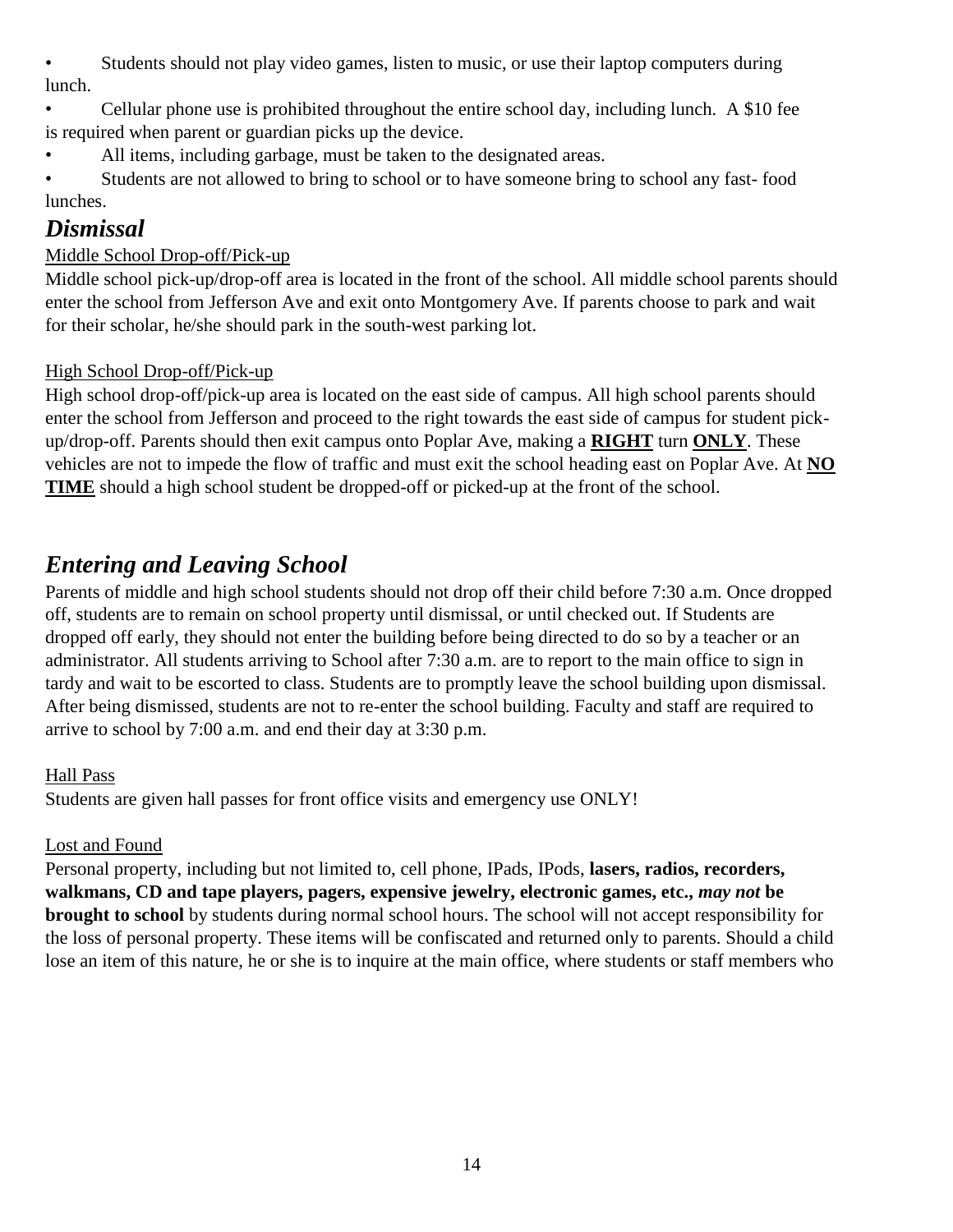find items lying around are to turn them in. Items not claimed by the end of the school year are donated to a charitable organization.

#### Photographs/Videotapes – Public Relations

From time to time, outside media sources such as newspapers, television news crews, and public relations photographers and videographers come to the school to take photographs or film. **If you do not wish to have your child photographed or videotaped, you must complete the "Media Consent Form."** This form does not cover photographs taken for the MASE yearbook or MASE newspaper; all students, through their enrollment at MASE, automatically give their consent to be photographed by members of the yearbook or newspaper staffs for the purpose of being published in those school-approved activities.

#### Locks and Locker Rentals

All high school students must rent a locker only if he/she choose to carry a backpack. The cost of the rental-lockers are \$10.00 and are non-refundable. Locks are also available to rent by members of the Student Affairs Department at the cost of \$3.00 and are non-refundable. If a student choose to bring their own lock, it should be a combination lock and a copy of the combination must be given to a member of the Student Affairs Department.

#### Pupil Records

Parents, legal guardians, and adult pupils are advised that they have the right to review pupil records in accordance with State law. Such requests must be directed to the School Director for prior approval at least three (3) school days in advance of requested review.

#### School Closings

Inclement Weather All-Day Closings – Notice of school closings will be posted on the Memphis City Schools Website. School closings will also be available during news broadcasts of Channels 3 (WREG) and 5 (WMC), as well as on the websites for Channels 3 and 5. This information will be available at approximately 6:00 a.m.

Delayed Opening Pupil Time Schedules – In the event that weather conditions do not permit school to start at the normal time, but should be clear for most of the school day, school for all students will begin at 10:00 a.m.

#### Parent Responsibilities

Parents should make arrangements with neighbors or other responsible individuals to drop off their children should they not be able to do so in case of a delayed opening. Absences on delayed-opening school days will be considered unexcused without the proper documentation (see Attendance section).

#### Electronic Use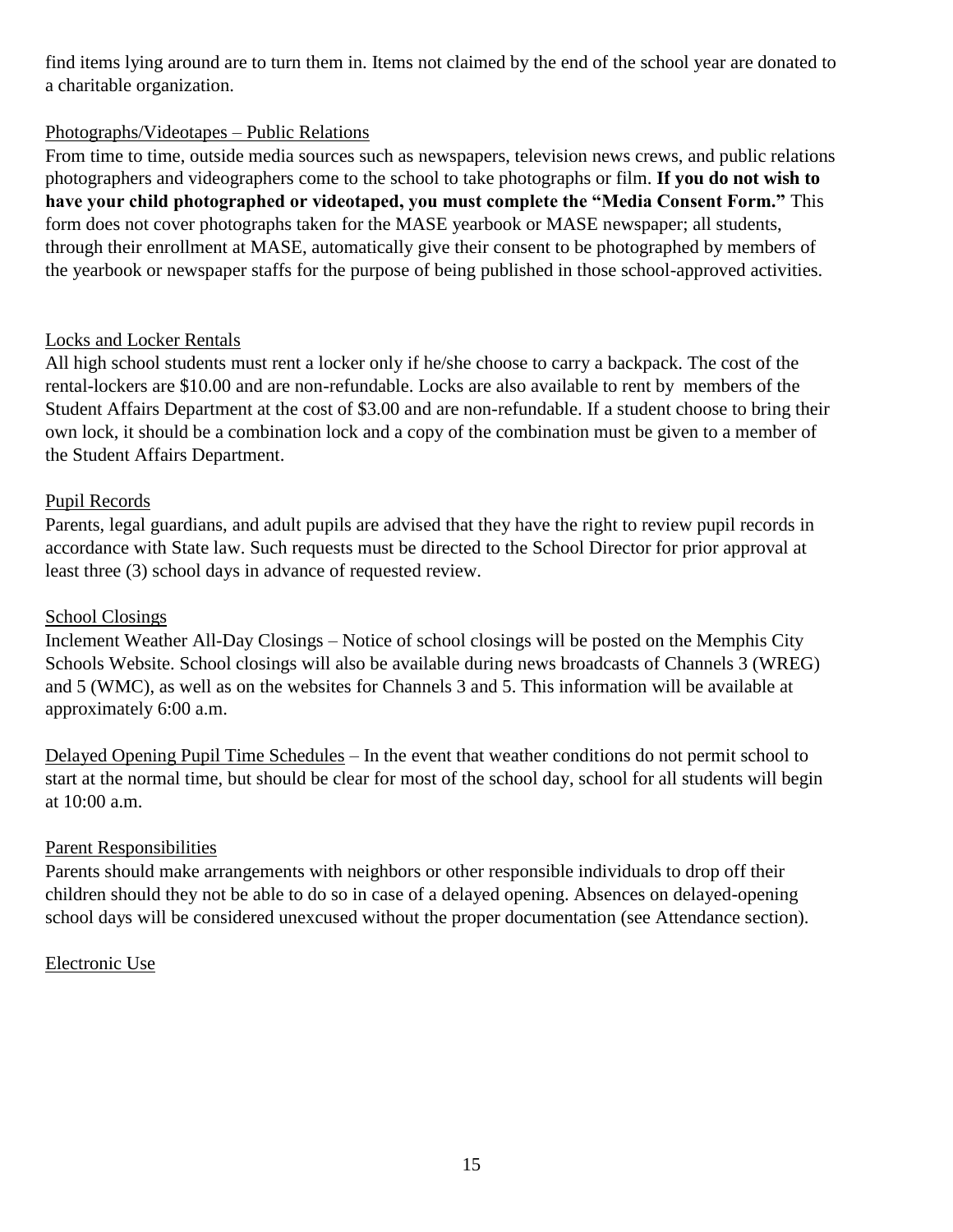Electronic use including cellular phone use is prohibited during the school day. In case of a problem or an emergency during the school day, students' may be allowed to make phone calls using his/her cellular phone or office phone. If it is found that a student used a cellular phone or any other electronic device during school hours without authorization from school personnel, the device will be immediately confiscated and returned to the parent ONLY at the cost of \$10.00.

#### **Visitors**

State Law – By State law, all persons who are not regular members of the school personnel must report to the main office and state their reasons for being on school grounds or in the building. As to whether the person may remain is entirely up to the School Director. This law is for the protection of students and staff, and it will be enforced.

Student Visitors – Bringing visitors to school is discouraged. However, if there is a valid reason why a visitor must come to school with one of our students, this will be considered by the School Director, or another administrator. The student must complete a "Request for Student Visit Form" at least three (3) school days prior to the visit. Students are responsible for the behavior of their visitor while at school. The visitor must have a pass from the office.

Parents as Visitors – In an effort to minimize class disruption, all parent messages and/or drops for students will be held in the main office. Students may pick up messages and/or items from parents at the end of the school day if a member of the office staff was unable to take the message or item to the student during school hours. Parents wishing to visit with their child at school must first secure permission from the grade-level dean at least one (1) school day prior to the visit. Parents appearing at school wishing to visit with their child on the same day may be asked to wait until such a time that it will not be disruptive to the student's class schedule. **All decisions regarding parents visiting their children during school hours are made by the School Director and are final.**

## *Medication and Illness*

MASE wishes to cooperate fully with students, parents, and the medical profession to assure that any student receives required medication during the normal school day at the time(s) the student needs it. It is preferred that medications be taken by students at home. However, MASE recognizes that certain circumstances may necessitate taking medication during school hours. Guidelines have been established to maintain control of authorized drugs within the school and to ensure the health and welfare of the students.

#### Administering Medication

Before any medication may be administered to or by any pupil during school hours, parents are required to submit the proper forms (see below) for such medication, and relieve MASE and its employees of liability for any actions related to the administration of medication.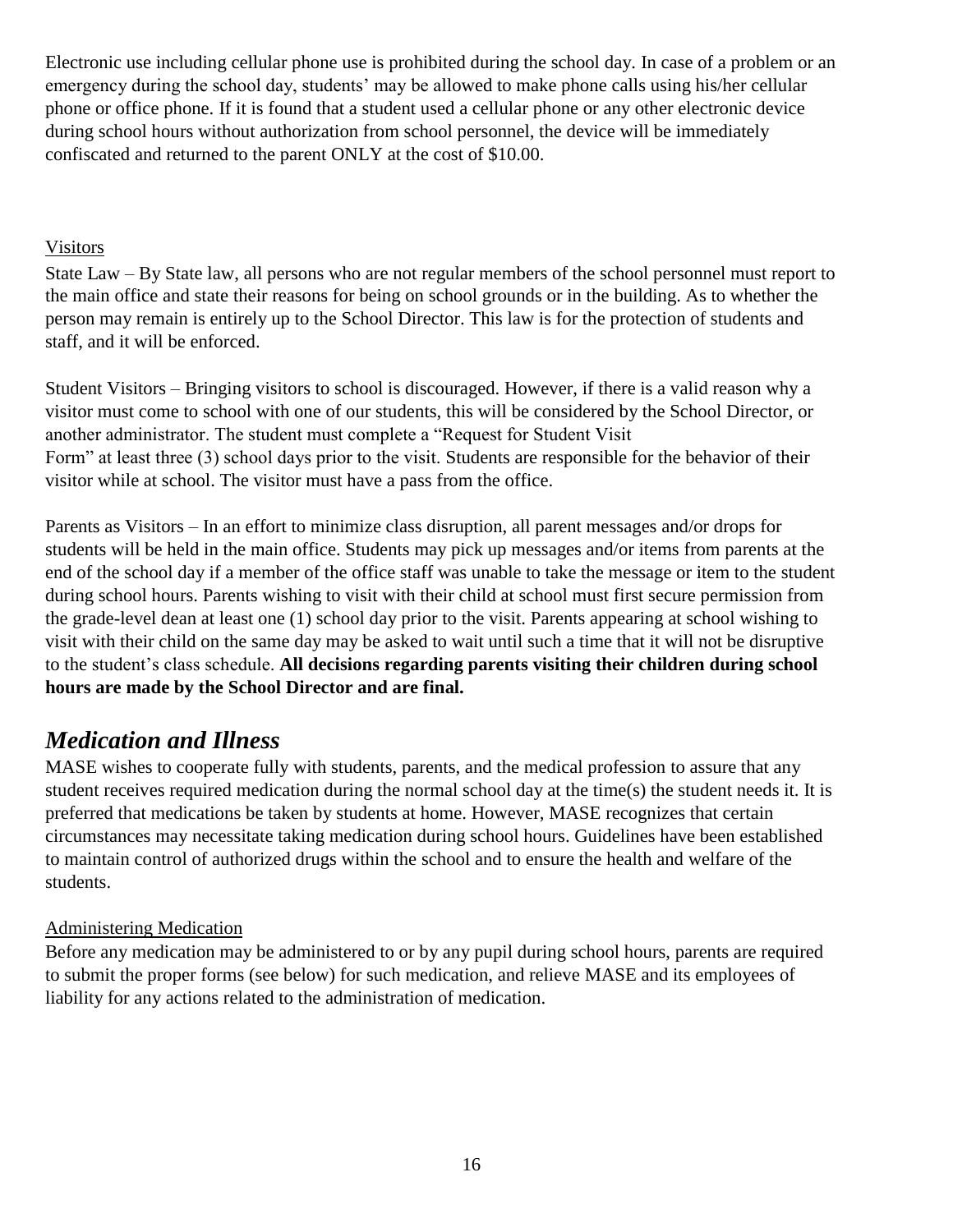Illness or Injury during the School Day

Illness – Should a student become ill during the school day, he or she must notify a teacher or other school personnel, who will, at that time, call the parent or guardian. The parent may opt to bring medication to the student, or check the student out. **If the parent chooses to check the child out of school, that parent** *must* **take the child to the doctor in order for the check-out to be excused**. A parent does not need to sign the "Student Release Form" if the school called the parent regarding the child's illness.

Injury – If a child is injured at school, an incident report will be completed and filed. Parents and guardians will be notified of the injury. The parent may opt to check the student out at that time, without having to sign the "Student Release Form." However, **in order for the check-out to be excused, the parent must take the child to see the doctor the same day the injury occurred.**

## *Immunization Requirements*

All students must meet Tennessee state immunization requirements. The school is required to maintain official school records indicating:

1. DTP Vaccine (diphtheria and tetanus toxoid and pertussis vaccine): A 10-year booster shot is recommended for all students in grades 6-12.

- 2. Polio Vaccine
- 3. Measles Vaccine
- 4. Rubella Vaccine
- 5. Mumps Vaccine
- 6. Hepatitis B Vaccination Series

School personnel will annually review records and advise students of deficiencies or updated requirements. Students transferring to MASE must submit documentation of compliance with the law in the form of official school records, records from a public health department, or a certificate signed by a licensed doctor.

#### **Non-compliance with these requirements may result in a student being excluded from school until such time that appropriate documentation is provided.**

#### Non-Prescription Medication

Students are permitted to carry a one-day's supply of non-prescription medication to selfadminister *if* a **"Parent's Non-Prescription Medication Request Form"** is signed by the parent and on file in the office. Copies of this form are in the main office.

#### Prescription Medication

In accordance with school policy, prescription medications must be kept locked in the main office and administered by school personnel. **A "Physician's Medication Procedure Request Form," as well as a**  "Parent's Medication Procedure Request Form," must be completed, signed, and on file in the office before any prescription medication will be given. Copies of these forms are in the main office. In rare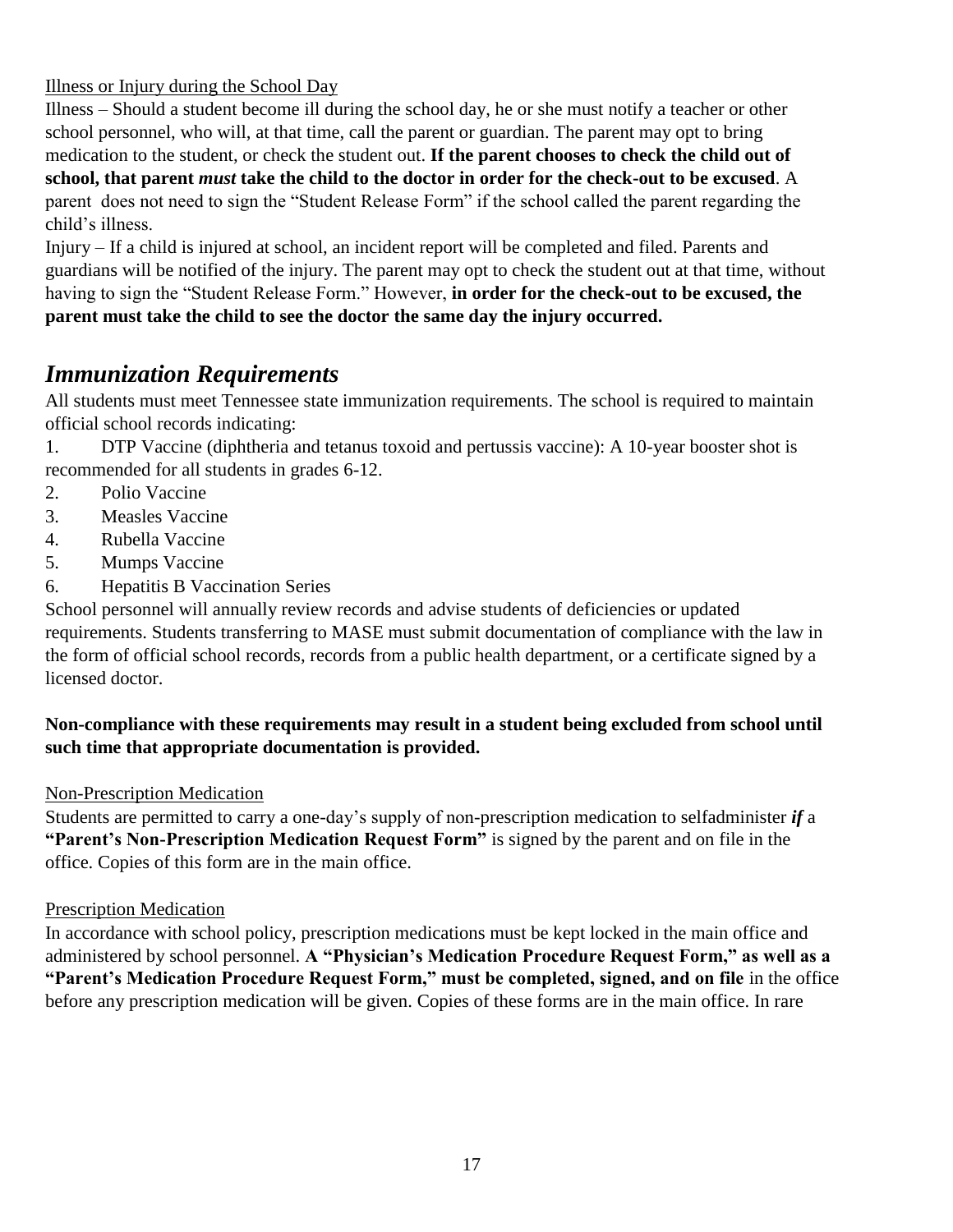instances, a student may be allowed to carry certain prescription medications (e.g., asthma inhalers). If the physician deems it medically necessary for the student to carry a medication with him or her, the physician will note this on the required form.

## *Co-Curricular and Extra-Curricular Activities*

#### Activities

All activities are carefully planned to be age-appropriate and engaging. One of the goals for scholars' activities is to allow the student to explore many after-school options in a nonthreatening manner.

#### Transportation to Activities

If a scheduled activity takes place off campus, the student must have a consent form signed by the parent, allowing MASE to transport the child to and from the school and the designated area for the activity.

#### Honor Roll

Students are rewarded for their hard work and determination at MASE. One of the many ways in which they are rewarded is by being placed on one of the following honor rolls:

Principal's List – All A's and all S's, with perfect attendance

Distinguished Honor Roll – A's, B's, and S's or better

Effort Honor Roll – no minimum GPA; based on teacher recommendation; criteria include: a) all conduct at least an S or better

- b) volunteer their time to help
- c) can be counted on
- d) generate positive feelings through the things they say and do
- e) two (2) teachers who acknowledge the student's improvement and effort in class

#### Awards and Incentives

Students at MASE are rewarded for the wonderful things they do and accomplish. Students are recognized for their work at an assembly held during the school day, in front of the entire school. Parents are welcome to attend these assemblies. Some of the awards include:

Perfect Attendance – Each student who has been neither tardy nor absent from school, and has neither checked in nor checked out of school, will receive a certificate and an item of value. This is awarded at the end of the year.

Honor Roll – Each student who earns the grades to be on one of the honor rolls (see Honor Roll section) will receive a certificate and an item of value. This is awarded at the end of each quarter.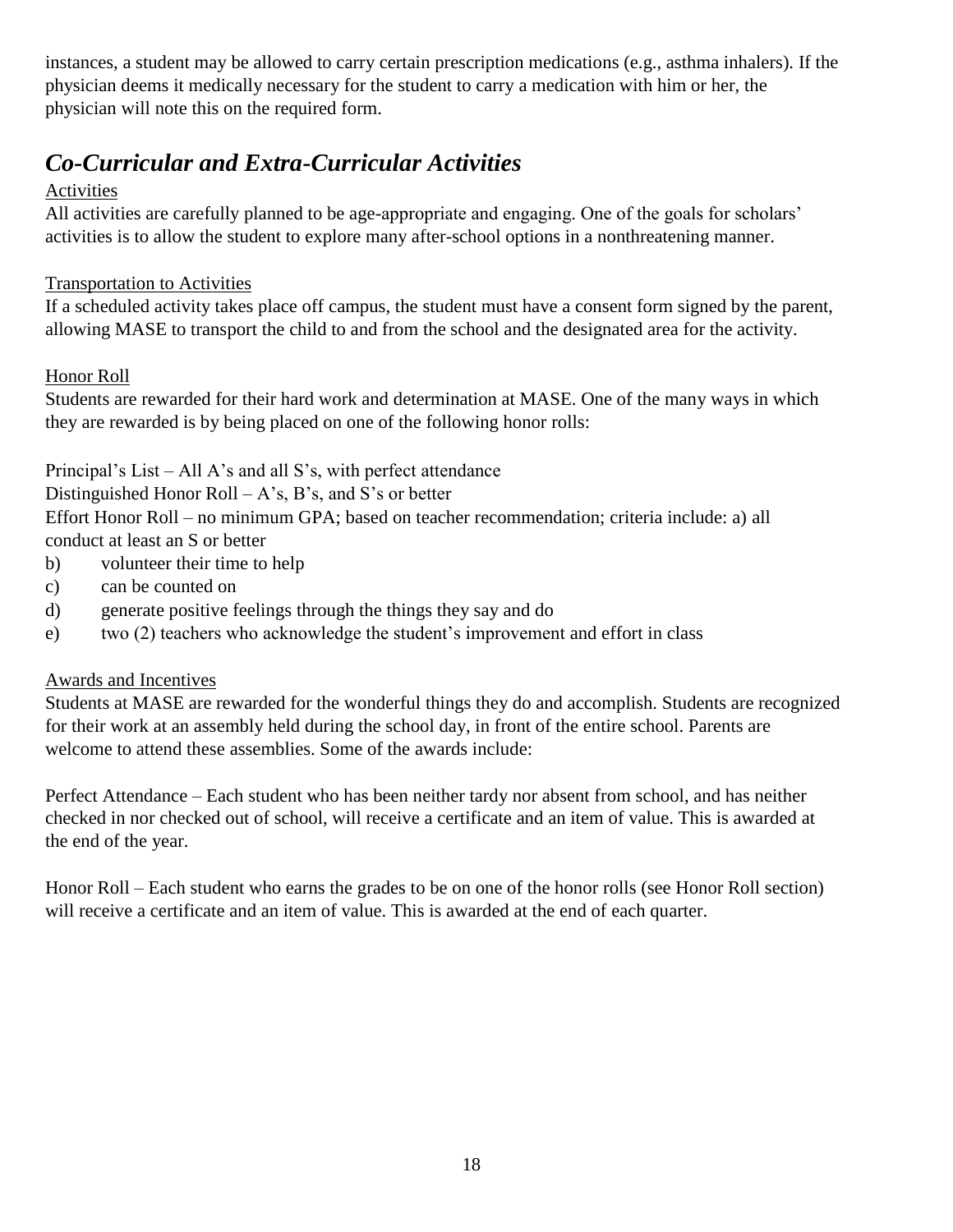#### National Junior Honor Society

MASE joined the National Junior Honor Society in 2005. The purpose of this society is to create enthusiasm for scholarship, to stimulate a desire to render service, to promote leadership, to develop character, and to encourage citizenship.

Students do not apply for membership. Rather, it is an honor bestowed upon a select group by the faculty and administration. The selection for membership is based on outstanding scholarship, character, leadership, and service. Once selected, members have the **responsibility to continue to demonstrate these qualities.** A cumulative GPA of 3.5 is to be maintained. If a student falls below this, he or she will be given a warning to improve. If a student does not bring the GPA back up to an acceptable level by the end of the next quarter, he or she will forfeit membership. Each member must also complete at least four hours of approved community service each semester.

Students in the seventh, eighth, and ninth grades are eligible for membership in the National Junior Honor Society.

Students who transfer to MASE who were members at their previous school are automatically members, provided they maintain membership status (see above).

Eligibility – To be eligible for membership, a student must have been in attendance at MASE for at least the equivalent of one semester. In all cases, only those students who have a cumulative GPA of 3.6 or better meet the scholarship requirement for membership. The GPA is based on the quarter grades in all subjects. Students whose grades qualify are then considered on the basis of leadership, service, and character.

Once selected, members must maintain a cumulative GPA of 3.5; a check will be done at the end of each quarter. If a member's GPA falls below 3.5, a warning letter will be sent to the member, and he or she will have one quarter to raise his or her cumulative GPA. If the student fails to meet the minimum GPA requirement by the end of the next quarter, then the faculty and administration will meet to determine if the student will continue as a member of the honor society on probationary status, or will be removed from membership. Once a member has been removed from membership, it is very difficult to re-enter the honor society, and it may affect a student's eligibility to become a member of National Honor Society.

Evaluation – Students fill out a Student Activity Information Form and a Student Personal Evaluation Form. To be considered for membership, a student must be actively involved in at least two extracurricular activities (whether or not they is school-related) during the current year. The faculty members who have been involved with any of the students being considered for membership will fill out an evaluation form for each student. These forms examine the student's leadership, character, and service. The faculty and administration review the various information and evaluation forms, as well as any verifiable information about each candidate. A point system is used to evaluate students. Students who earn the required number of points are inducted into the Society.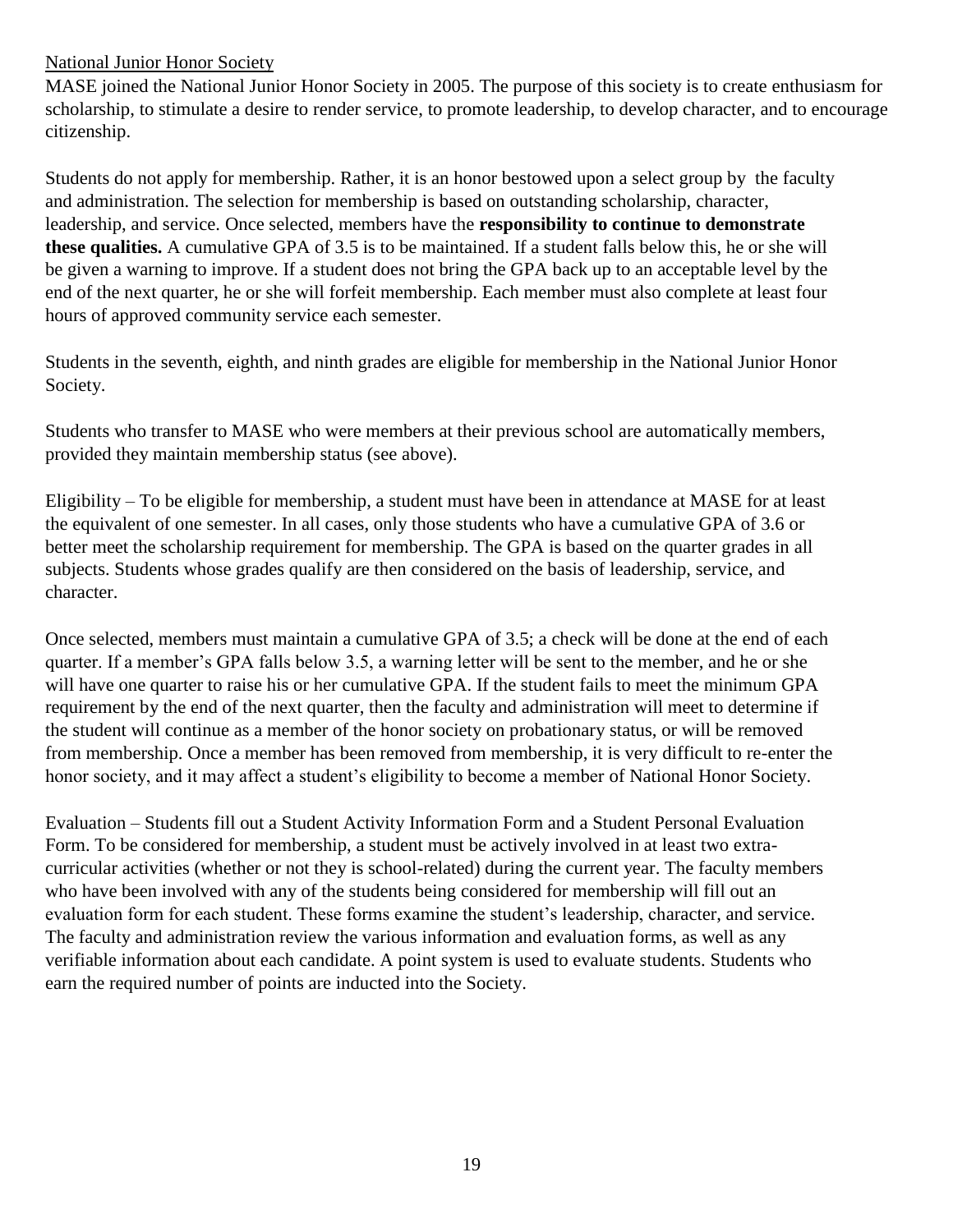Induction – Students who meet the necessary requirements will be admitted into the Society after an interval of approximately six weeks. During this period, students are considered probationary members. If the student continues to uphold the ideals of the Society, he or she is inducted at the end of the probationary period. The induction ceremony, which takes place during the school day in front of all members of the seventh, eighth, and ninth grades, occurs in the Spring.

#### NJHS Activities

The MASE Chapter of NJHS annually determines a project the group will undertake. The NJHS is an active service organization, contributing to the welfare of our school and community. Thus, this service project does not count toward the required four hours of approved community service that each student must perform each semester. Members are expected to be active in supporting the ideals of scholarship, character, and leadership.

## *Discipline*

#### A Culture of Performance

MASE is an academically-challenging, college-preparatory middle/high school. MASE has established a culture of hard work, academic curiosity, and excitement around each student's ability to contribute to our environment. This "culture of performance" focuses on the school's administration, faculty and students. As a result, students are expected to behave in an appropriate manner, with self-discipline as a matter of routine.

#### General Statement

To develop self-discipline, students must assume increasing responsibility for their own behavior. They are expected to obey all rules and regulations, which have been developed by the school to ensure the orderly operation of the educational program. When a student violates these rules and regulations, the parents and school personnel have a shared responsibility in taking necessary action to correct a student's behavior. Every reasonable effort shall be made to change a student's inappropriate behavior through alternative means before implementing more severe action, such as suspension or expulsion. It is hoped that all MASE students will demonstrate their dedication to high moral standards. Adherence to high moral standards indicates a student's willingness to take responsibility for his/her actions and education.

#### MASE's Expectations of Proper Conduct

• Students are expected to attend school regularly and to be in class on time with proper materials, prepared to work.

● Student behavior should not hinder or disrupt the teaching/learning environment.

Students are expected to be respectful, courteous, and cooperative with school personnel and fellow students.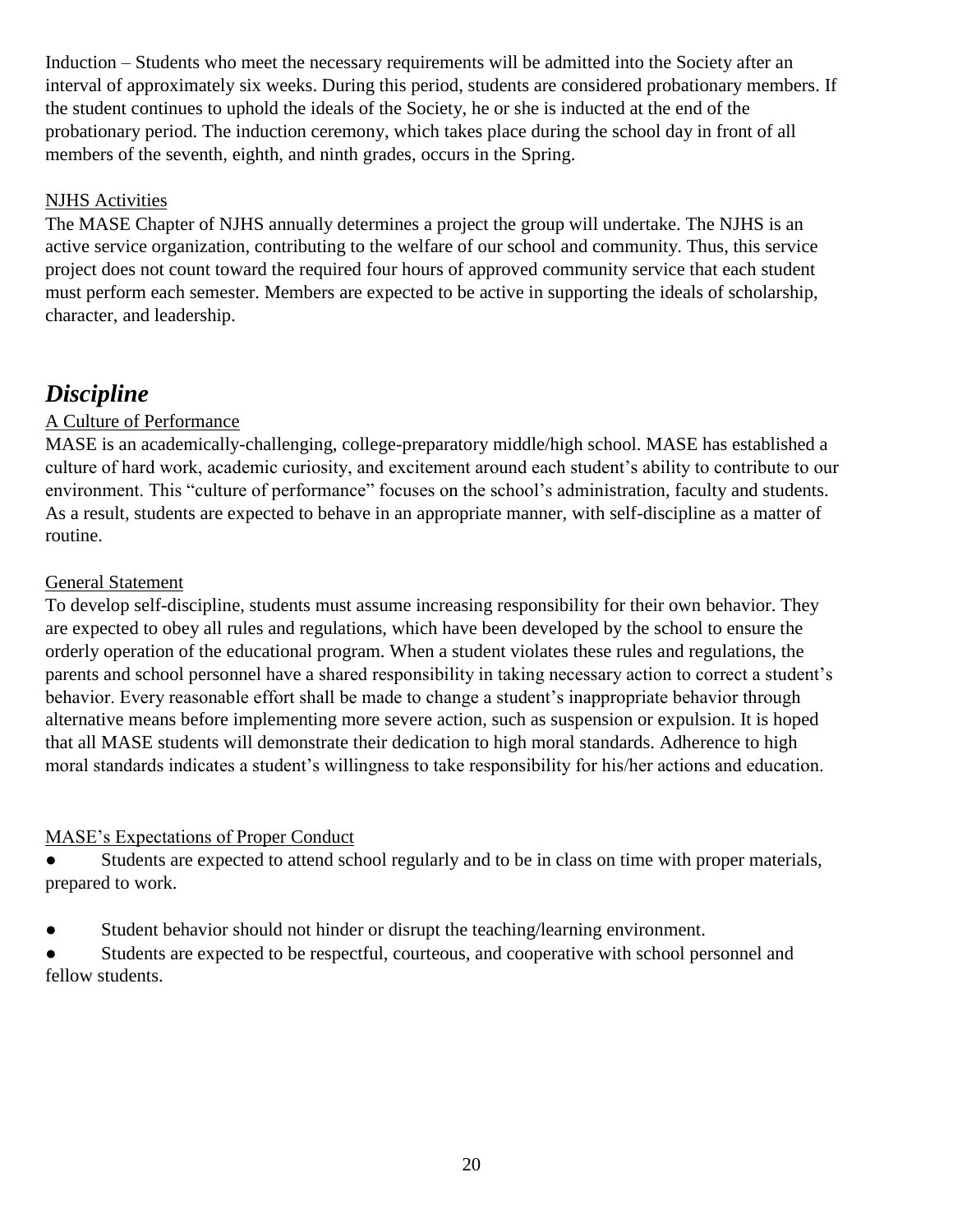Students should care about the appearance and reputation of their school, and work diligently to maintain a positive image.

#### Conducive Environment

The policies outlined in this section, which adhere to the State's zero-tolerance policies, will ensure a safe and efficiently-operated school environment. A safe school environment includes the classrooms, hallways, and common areas. All students will be instructed via a student handbook concerning the results of violating school policy. Students who do not violate these policies will be segregated from offenders immediately, in the manner described later in this section. Moreover, MASE is committed to the idea that the learning process should, at no time, be interrupted. Discipline and classroom disruptions will be handled by both teachers and the administrator(s). Students and instructors will respect each other and their surroundings. Corporal punishment will not be used.

#### Disciplinary Steps

- Verbal warning/Proper documentation of incident
- Teacher/Student Conference
- Conference with Parent (call home)
- Detention
- Parent/Student/Administrator Conference
- In-School Suspension
- Suspension
- Expulsion

## *Student Expectations*

Parents and students will sign a contract promising to honor the code of behavior drawn up for MASE. The behavior policies will be distributed to students and parents, and reviewed during orientation. This code of behavior, in addition to stipulating standards of conduct, will specify disciplinary measures to be taken in the event of misbehavior.

#### Suspension

There are two types of suspension: in school and out of school. When a student is suspended, he or she will not be allowed on campus during the suspension period. When suspended in school, he or she is assigned to an isolated room for the day or period, and may not leave the room during the times other students are out of class. In both forms of suspension, the student will be permitted to make up any missed assignments, presentations, or exams. Parents of a student who is to be suspended will be notified. The school's administration may require that a parent conference take place before the student returns to regular school activities.

#### Expulsion

Parents of students recommended for expulsion will be notified by the administration. A meeting of the school's Disciplinary Board will take place. At that meeting, the student and his or her parent(s) have the opportunity to make a presentation to the board before a final decision is rendered. The board's decision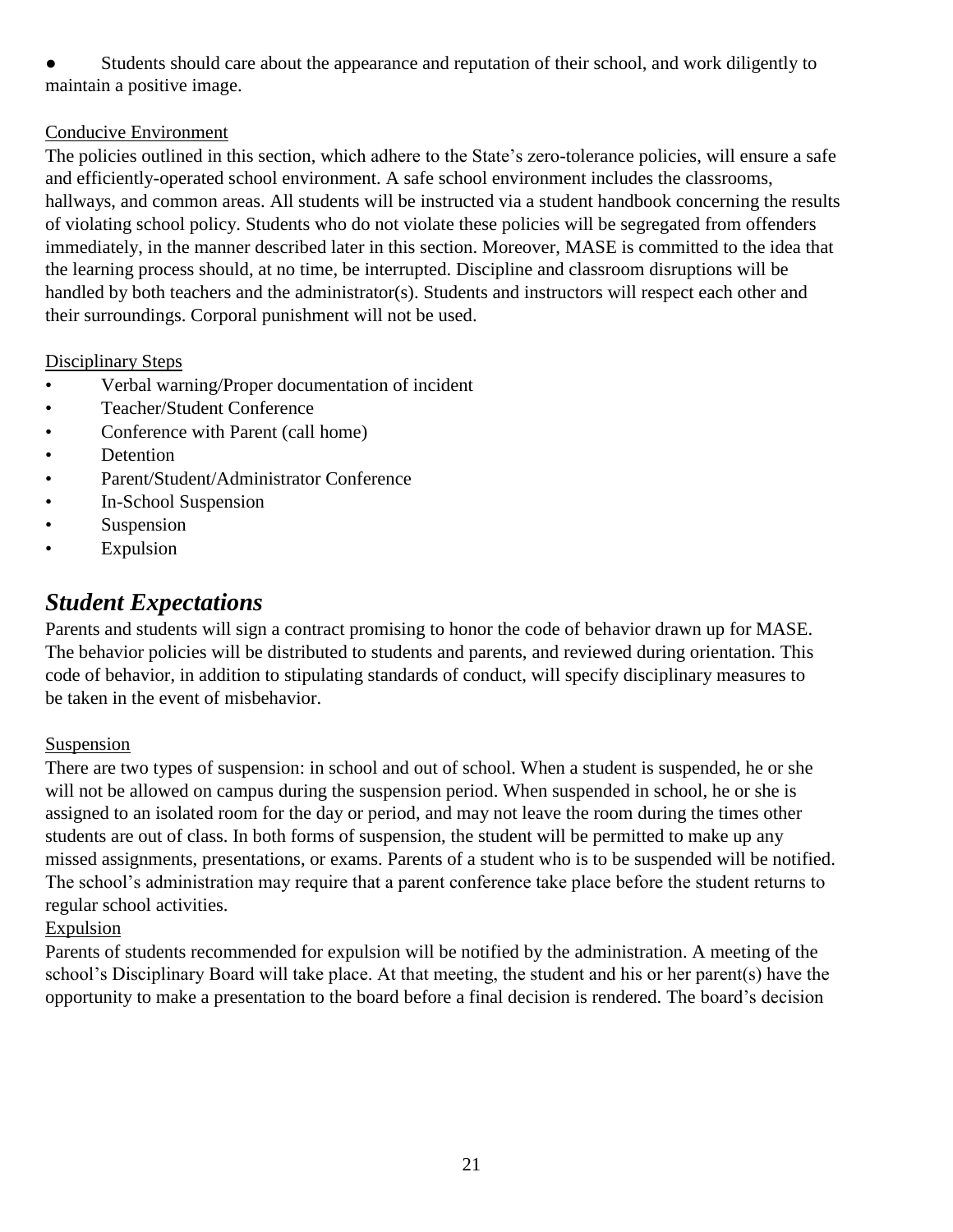is *final* and will be communicated to the parent(s) and the student directly and in writing within fortyeight hours of the meeting. The following are examples of the cause for an expulsion but are *not limited* to this list:

- Chronic flagrant disrespect and insubordination
- The use of (or the providing of) explosive devices, such as fireworks
- Instigating or participating in group rebelliousness
- Harassment of a teacher. *Harassment* means disturbing or irritating persistently. *Harassment*  implies systematic persecution by besetting with annoyance, threats, or demands.
- Serious misconduct while on disciplinary probation
- Stealing, malicious damage, or destruction of an individual student's or the school's property
- The use and/or possession of tobacco, alcohol, drugs, or drug paraphernalia
- Possession of weapons on campus
- Hazing, racist acts, or persecution of other students

A student who is expelled will have the option to return to his or her neighborhood city school, or to seek private-school placement.

#### **MASE Middle School Dollar System**

As we work to provide a productive learning environment, it is equally important for us to acknowledge and reward desirable behavior in students. We accomplish this primarily through the MASE Middle School Dollar System. This reward system acknowledges individual acts that promote a positive community and support academic achievement. Students can earn MASE Middle School Dollars from a staff member for a variety of reasons, including but not limited to:

- volunteering to help a student or teacher
- volunteering service to the school
- taking initiative
- showing courtesy
- performing an act of kindness
- outstanding effort or improvement
- doing what's expected when others are not exhibiting the core values

Students accumulate MASE Middle School Dollars over time and can use them for special privileges. MASE Middle School Dollars can also be accumulated by committing to the following behavior. *Respect- Treating others with care and courtesy and representing yourself, family, and school with pride.*

*Integrity- Always doing the right thing even when no one is watching.*

*Community- Collectively working hard to ensure a positive culture and academic achievement in a safe and supportive environment.*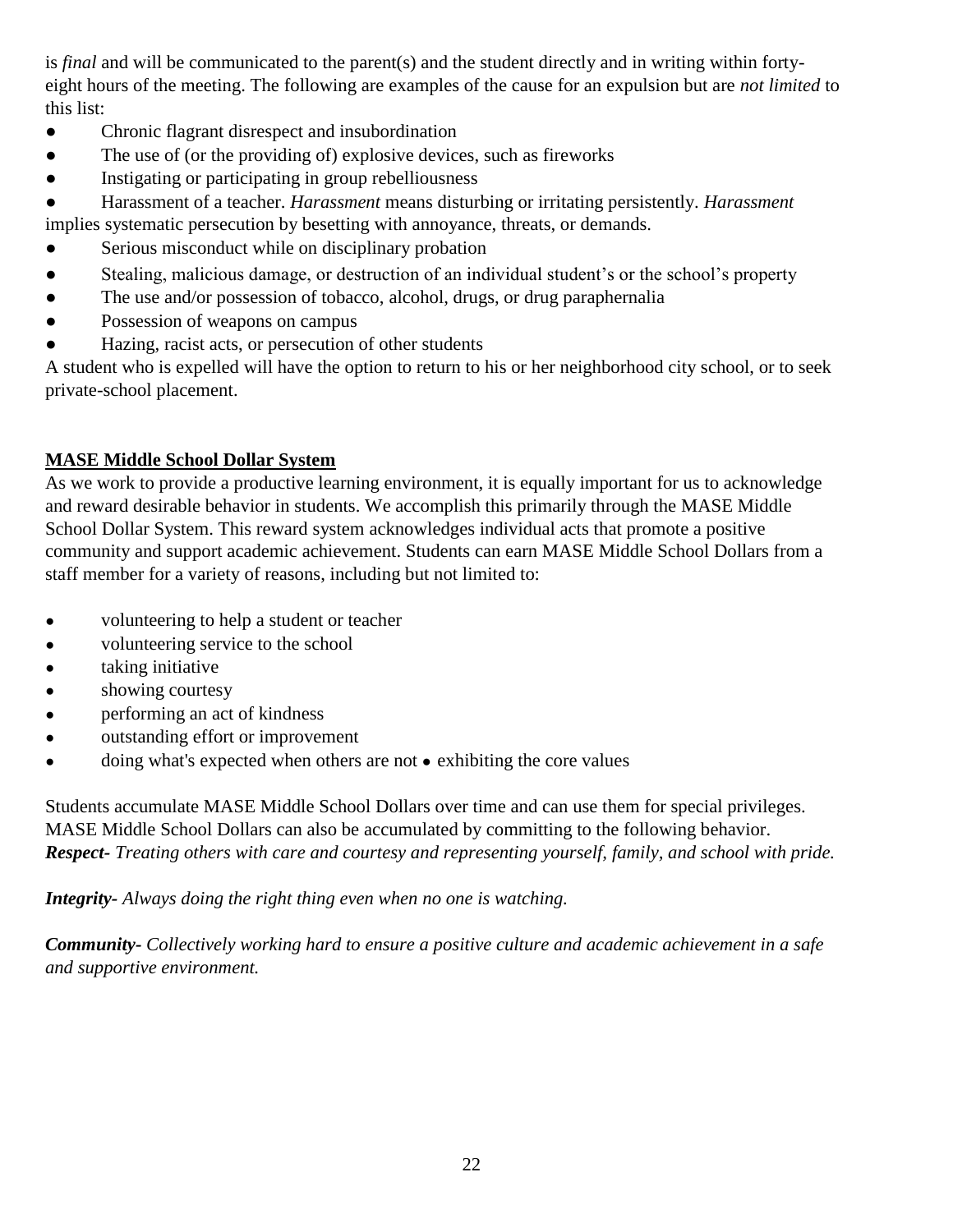#### Also,

- having necessary materials for class and maintaining a clean space
- work ethic in class
- degree of respect and cooperation in class
- degree of participation and alertness
- quality of questions and comments

#### **Procedures**

Each student in the school has a weekly paycheck, which captures his or her behavior throughout the week. Students may **earn** money for scholarly habits, but may **lose** money for choosing not to uphold one of the school's values. The money the students **earns** comes in the form of "MASE Middle School Dollars" which may be used for purchasing items at the school store, including school supplies, snacks, games, etc.

● Students begin the week with 50 MASE Middle School dollars.

If a student chooses to not uphold one of the school's values, then money is deducted from that student's paycheck. The amount of money deducted from a student's paycheck varies according to the infraction.

● When a student/ violates one of the items on the paycheck, the student **loses** the appropriate amount of money from his or her paycheck and the violation is recorded on the paycheck.

If a student does something exceptionally well or goes above and beyond in upholding one of the values, the teacher may add 2-5 dollars to that student's paycheck.

The amount of money a student earns over time also determines his/her eligibility for field lessons (field trips) and incentive activities offered by the school. Students are not penalized for spending their money at the school store; field trip eligibility is determined strictly by the student's weekly average dollar amount and is not inclusive of dollars spent. Further, money is not deducted from students' accounts when they attend field trips.

Teachers are constantly monitoring students' paycheck and enforcing consequences for students who have significant deductions.

Students who lose up to five dollars a day or more are required to have detention. During this time they will reflect on what they need to do to increase paycheck amounts for the following week.

Students need to understand that low balances and negative balances will keep them from maintaining weekly averages that will allow them to attend semi-monthly field lessons and the end of the year out of state field lesson. Additional consequences may be enforced at the teacher's or administrator's discretion based upon the severity of the infractions.

● At the end of the week, all of the teachers calculate and make a copy of their students' paycheck, and a copy is sent home weekly/bi-weekly. Every student is expected to return the paycheck signed by his or her parent.

The following amounts are listed below to give you some guidance and how to gauge your child's week in school: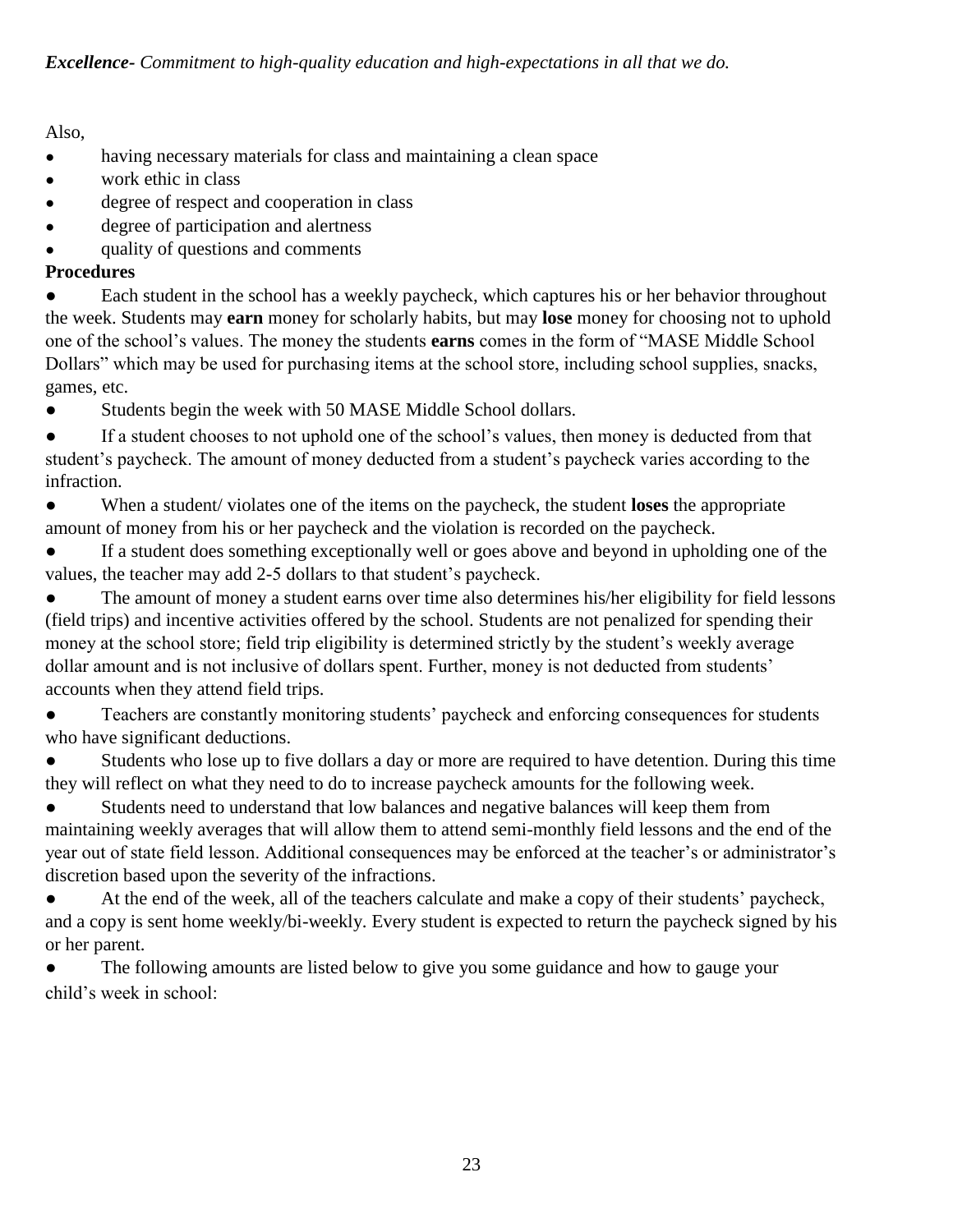- A 34 and below unsatisfactory week
- A 35-39 paycheck means that a student needs improvement
- A 40 -44 paycheck means that a student had a satisfactory week.
- A 45-49 paycheck means that a student had an excellent week.
- A 50 or higher paycheck means that a student had a perfect week.

#### **SCHOOL-RELATED DISCIPLINARY OFFENSES**

Below is a description of school-related disciplinary offenses for which a student may be subject to detention, in-school suspension, out-of-school suspension, or expulsion. A school-related disciplinary offense refers to the violation of this code occurring:

• while the student is on school grounds or school-related transportation; • during a school-sponsored activity; or

• during events sufficiently linked to school.

#### **Paycheck Deductions and Detentions**

If a student commits any of the following infractions, the student may receive a paycheck deduction, may receive detention, may lose some or all school privileges, may be sent out of class, and/or may be sent home for the rest of the day. Infractions include, but are not limited to:

#### **Level 1 Offenses:**

| Not following directions<br>Running in hallways | Derogatory notes/pictures<br>Teasing/put downs |
|-------------------------------------------------|------------------------------------------------|
| Excessive talking                               | Inappropriate language                         |
|                                                 | Eye rolling                                    |
| Interrupting                                    | Wandering                                      |
| <b>Consistent tardiness</b>                     | Mocking                                        |
| Name calling                                    |                                                |
| Misuse of materials                             |                                                |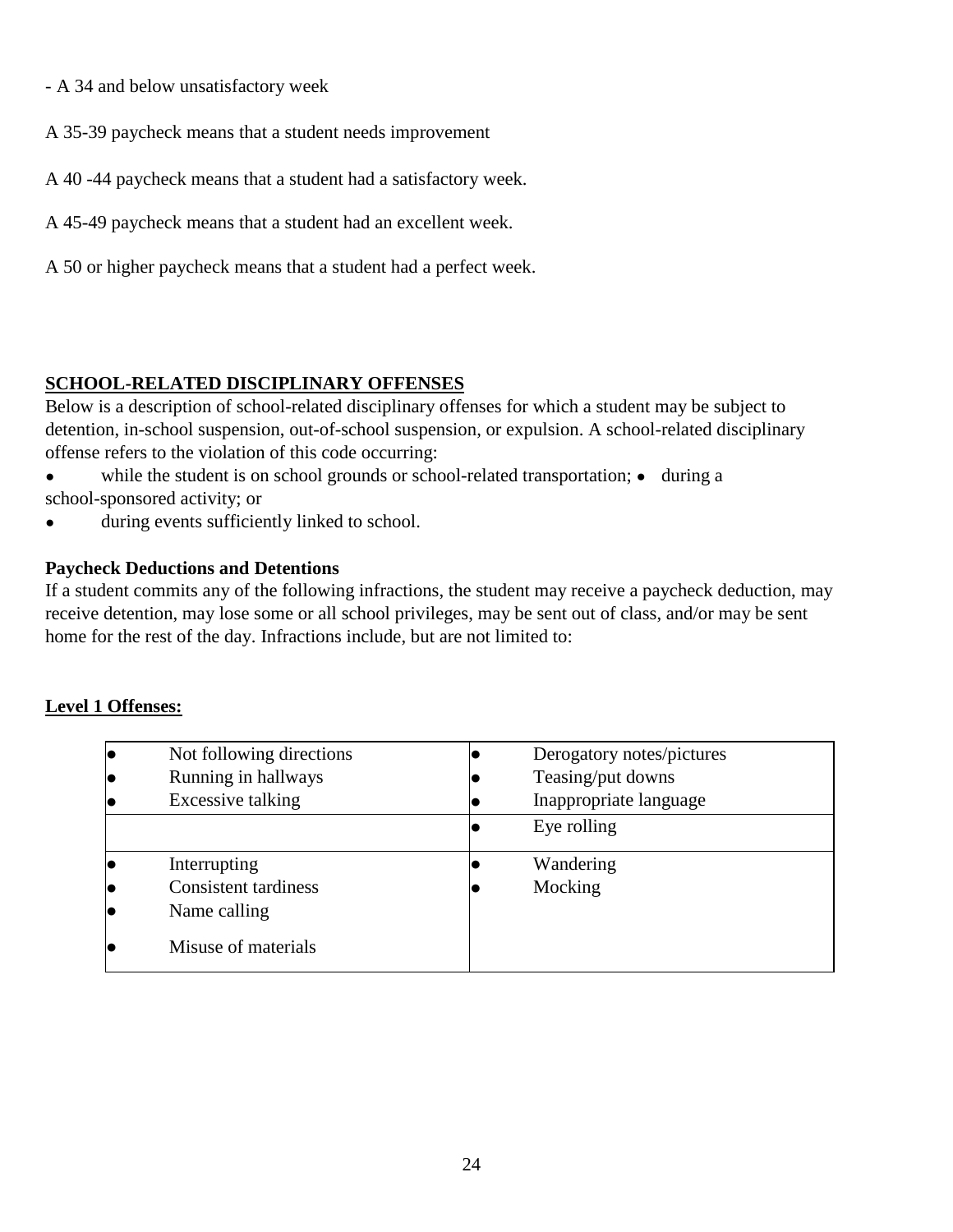Level 2 offenses are handled by the teacher. Documentation of behavior and action in the behavior log is highly suggested. All behavior log documentations must be emailed to parents through teacherease. Parent contact via phone is highly suggested. Discipline/Interventions procedures ranges from parent notification to In School Suspensions (ISS).

#### **Level 2 Offenses:**

| Repeated behavior of level 1 offenses | Cheating/Plagiarism Throwing |
|---------------------------------------|------------------------------|
| Back talking/arguing                  | objects                      |
| Inappropriate gestures/language       |                              |
| Taunting                              |                              |
| Refusing to work                      | Horse-playing                |
| Open defiance                         |                              |

Level 3-5 offenses are handled by the administration. Direct Discipline referral through discipline log with detailed, word to word narrative of behavior and action is required.

Administration will make parent contact. Discipline/Interventions procedures ranges from parent notification, Out of School Suspensions (OSS) and/or expulsion.

#### **Level 3-5 Offenses Zero Tolerance:**

| Repeated behavior of any           | Disrespect for authority             |
|------------------------------------|--------------------------------------|
| offense level Fighting             | <b>Bullying</b>                      |
| Ethnic slurs                       | Threatening/taunting                 |
| Cutting class                      | Threatening bodily harm              |
| Obscene gestures                   | Weapons/facsimile of a               |
| Leaving school/class               | weapon/dangerous                     |
| without permission                 | instrument                           |
| Trespassing                        | Gambling                             |
|                                    | Attempt to sell unauthorized product |
| Inappropriate touching             | Stealing                             |
| Damaging property/Vandalism        | Use of profanity                     |
| Direct and willful disobedience of | Pulling fire alarm                   |
| school rules and policies          | Excessive truancy                    |
| Disruptive clothing                | Harassment, including sexual         |
| Drugs                              | harassment                           |
| Forgery                            | Assault with intent to fight with    |
| Extortion                          | another student                      |
|                                    |                                      |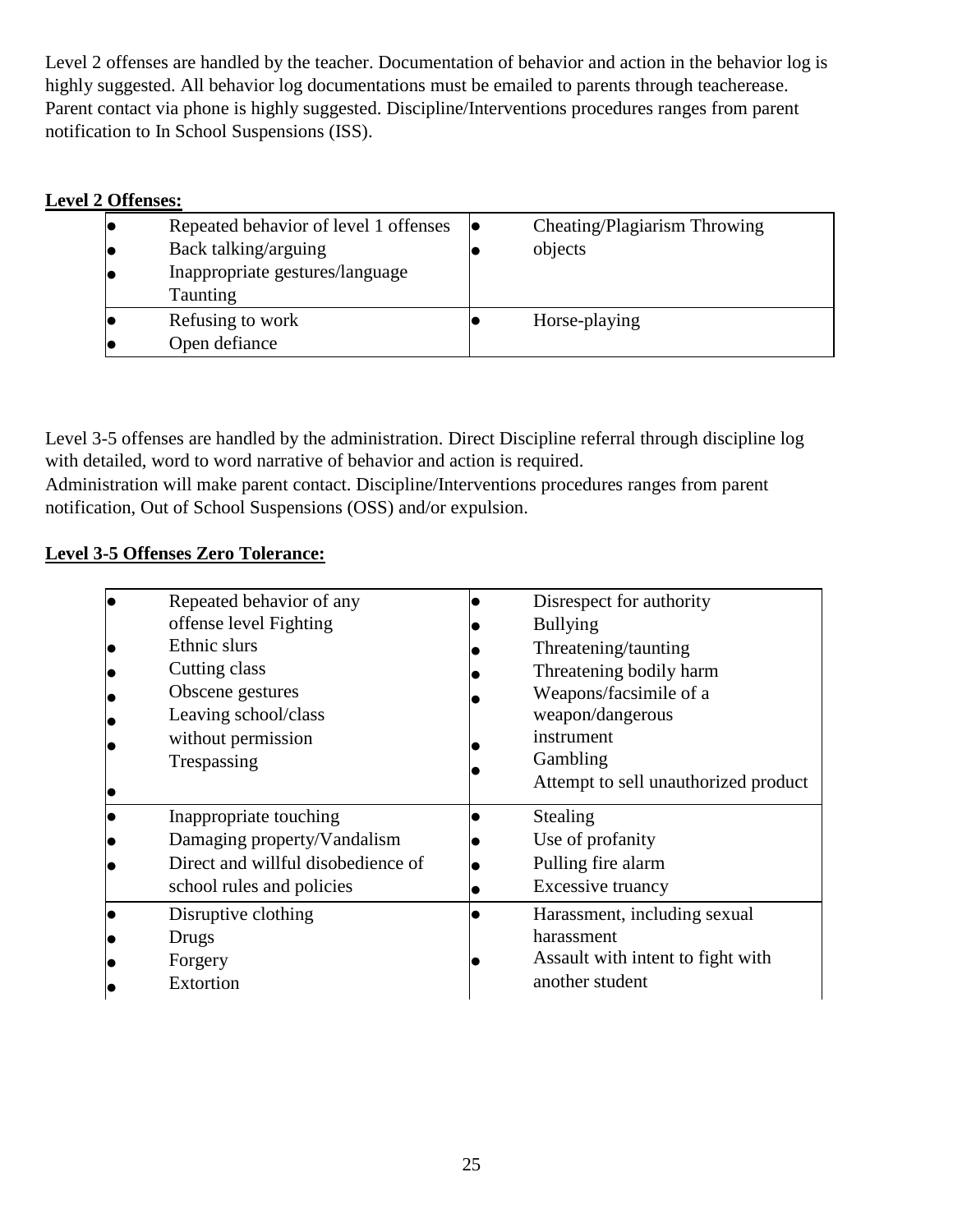#### Fraternities, Sororities, Gangs, Etc.

Students may not wear specific gang colors, hats, bandannas and/or other paraphernalia is not allowed in school. Any form of related graffiti is equally unacceptable. Consequences include ten (10) days OSS, referral to the police, a parent conference, and possible recommendation for expulsion.

#### Computer Usage

Maliciously damaging or tampering with a school-issued laptop, either the student's own or another student's, or the use of unauthorized/inappropriate websites. Consequences may include a warning, ISS, restitution, and possible OSS.

#### Theft

Theft of school, staff or student property, from stores on the way to and from school, or possession of any stolen property. Consequences range from OSS to expulsion.

#### Weapons

Consequences will be applied if the student is using the weapon/item OR if the student is in possession of the weapon/item. A student shall not possess, handle or transmit any object that may reasonably be considered a weapon or instrument capable of inflicting harm.

Examples of such devices include but are not limited to: knives, firearms, clubs, mace, brass knuckles, chains, firecrackers, lighters, and matches. Possession of a weapon includes but is not limited to a student's locker, book bag or person. Weapon violations are zero-tolerance offenses; expulsion will be recommended. If expulsion does not occur, the student may receive 10 days OSS.

#### Bomb Threat/False Fire Alarm/Arson

Consequences may include 10 days OSS, possible recommendation for expulsion, and/or referral to the police.

**Note: Students suspended from school (OSS) are not permitted to be on campus or to attend school functions during the time they are suspended. Violation of this may result in police arrest and additional school suspension.**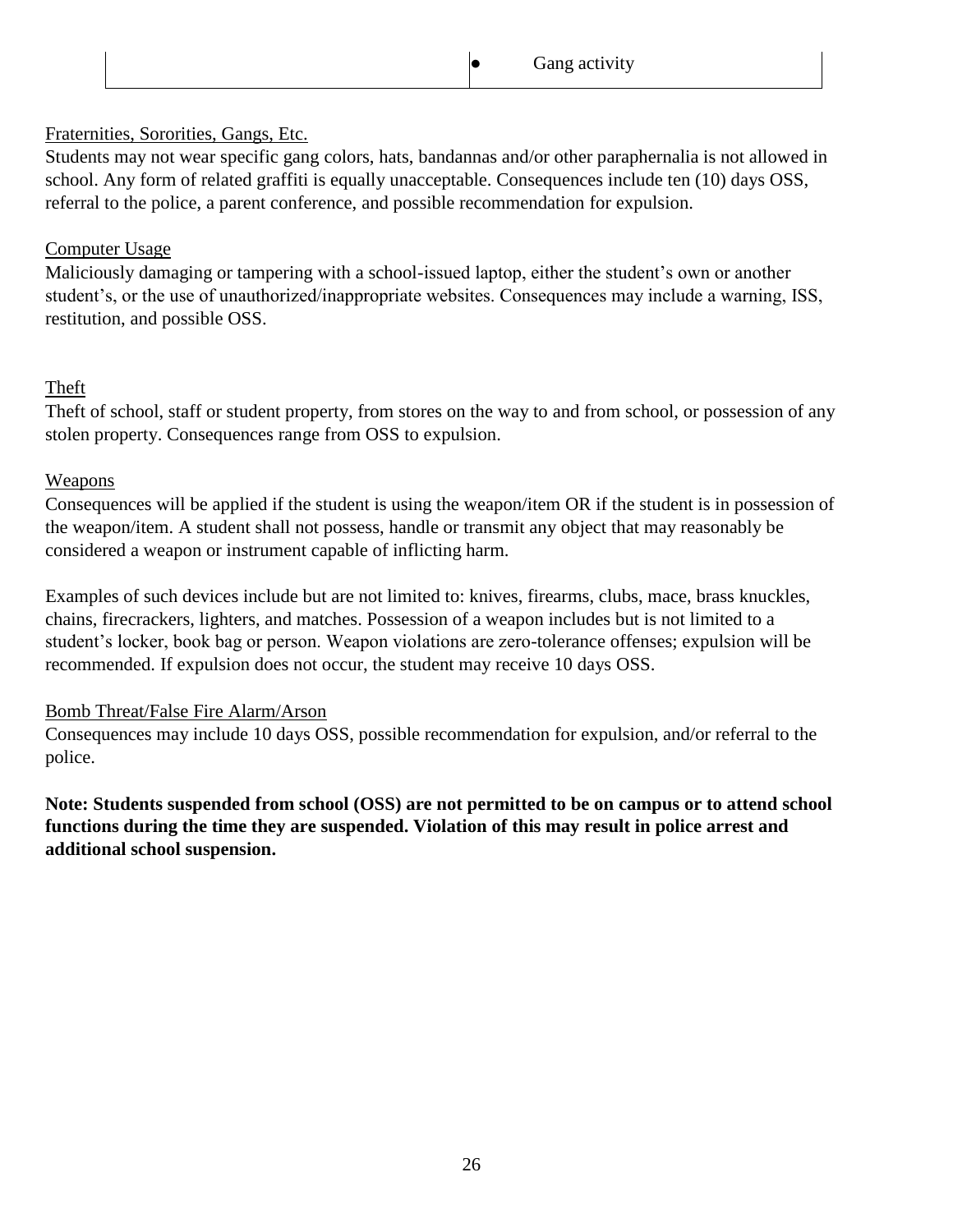## *MASE Uniforms*

#### **Uniform Requirements:**

(General Guidelines for Both Boys and Girls) **Boys Uniform:**

- SPIKNER/COLE'S MASE Blazer
- SPIKNER/COLE'S White Oxford Shirt with MASE logo
- SPIKNER/COLE'S gray long pants (Dickies and Cargos pants are prohibited)
- SPIKNER/COLE'S purchased tie
- Black dress belt with no ornamentation.
- Black or gray dress socks (No athletic socks)
- Black formal/casual shoes

#### **Girls Uniform:**

- SPIKNER/COLE'S MASE Blazer
- SPIKNER /COLE'S White Oxford Shirt with MASE logo
- SPIKNER/COLE'S plaid pleated skirt
- SPIKNER/COLE'S purchased gray pants
- SPIKNER/COLE'S purchase cross tie
- White, gray, burgundy, or black knee-high socks
- Black formal/casual shoes (heel shoes should not exceed 2-inches in height)
- White, gray, burgundy, or black hair accessories

#### **Uniforms:**

1. All uniforms will be purchased through SPIKNER Uniforms/COLE'S and, with the exception of black formal shoes, black belt and gray pant (Dickies and Cargos pants are prohibited).

2. Students must attend school in full uniform, failure to do so will result in non-attendance.

3. SPIKNER/COLE'S will hold fitting sessions to insure the proper fit of uniforms.

4. Gray dress pants purchased from another source should fit appropriately. If a student continues to wear pants that do not fit, they will be required to purchase appropriately fitted pants through SPIKNER School Uniforms/COLE'S. Pants must be worn at the waist. Sagging pants and/or tight pants will NOT be allowed.

5. Students should be well-groomed at all times. Uniforms are to be cleaned, pressed and in good repair.

6. Oxford uniform shirts must be tucked in completely at all times.

7. Shoes must be black dress shoes, closed-toed, and must have a back. No tennis/bowling /walking/jogging shoes are allowed. Heels are limited to two inches.

8. Only black belts are allowed.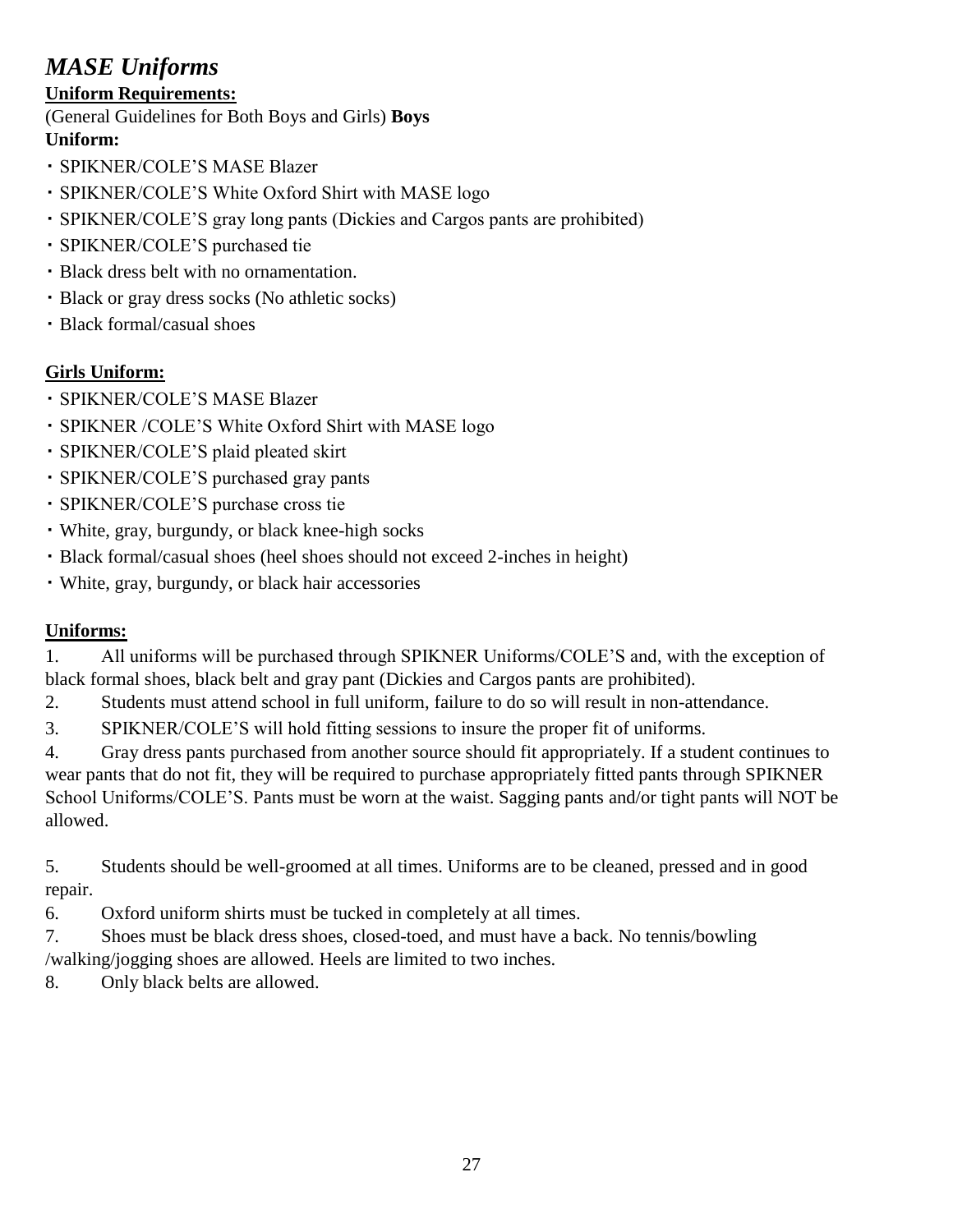9. Any undershirts must not be visible. Students may not wear printed t-shirts underneath their blouses/shirts.

10. Skirts should fall no higher than one inch above the knee.

11. Tights are acceptable in solid black, solid gray or solid burgundy. Tights are not to have any design or patterns at all.

12. NO hats, caps, beanies, do rags, head wraps, scarves or bandanas can be worn.

13. MASE blazers must be worn at all times throughout the school day.

14. For a student's benefit, all uniforms and personal property should be clearly labeled. The school cannot be responsible for lost articles.

#### **Jewelry:**

1. Earrings are limited to one pair of matching earrings no larger than one inch. Studs are preferred. No body piercings are allowed to show. 2. Boys are not allowed to wear any earrings. 3. Students may wear one bracelet, one watch and one necklace, but must to be worn under their oxford shirt. Students are not permitted to wear excessive or faddish jewelry.

#### **Grooming:**

- 1. Tattoos must be covered at all times.
- 2. Males should be clean cut and shaved.
- 3. Males hair must be basic fade or crew cut. No Mohawks, high top fades or hair designs.
- 4. All hair must be natural colors. No bleached hair.

#### **Bags:**

1. Purses of a reasonable size are allowed, but their access may be restricted. If a book fits in the purse, it will be classified as a book bag, not a purse.

2. Back packs must be mesh or see through only for safety purposes.

#### **\*\*\*The school reserves the right to make decisions about any items or styles not specifically addressed here, and to send any student home who does not comply with these regulations\*\*\***

#### **Alternative Uniform:**

Students in alternate uniforms will be allowed on campus **ONLY** if they have a receipt in hand showing purchase of uniform, otherwise, they will be subject to non-attendance until a uniform is secured. The alternate uniforms are as follows:

#### **Boys:**

- White Oxford Shirt
- Gray long pants (Dickies and cargos pants are prohibited)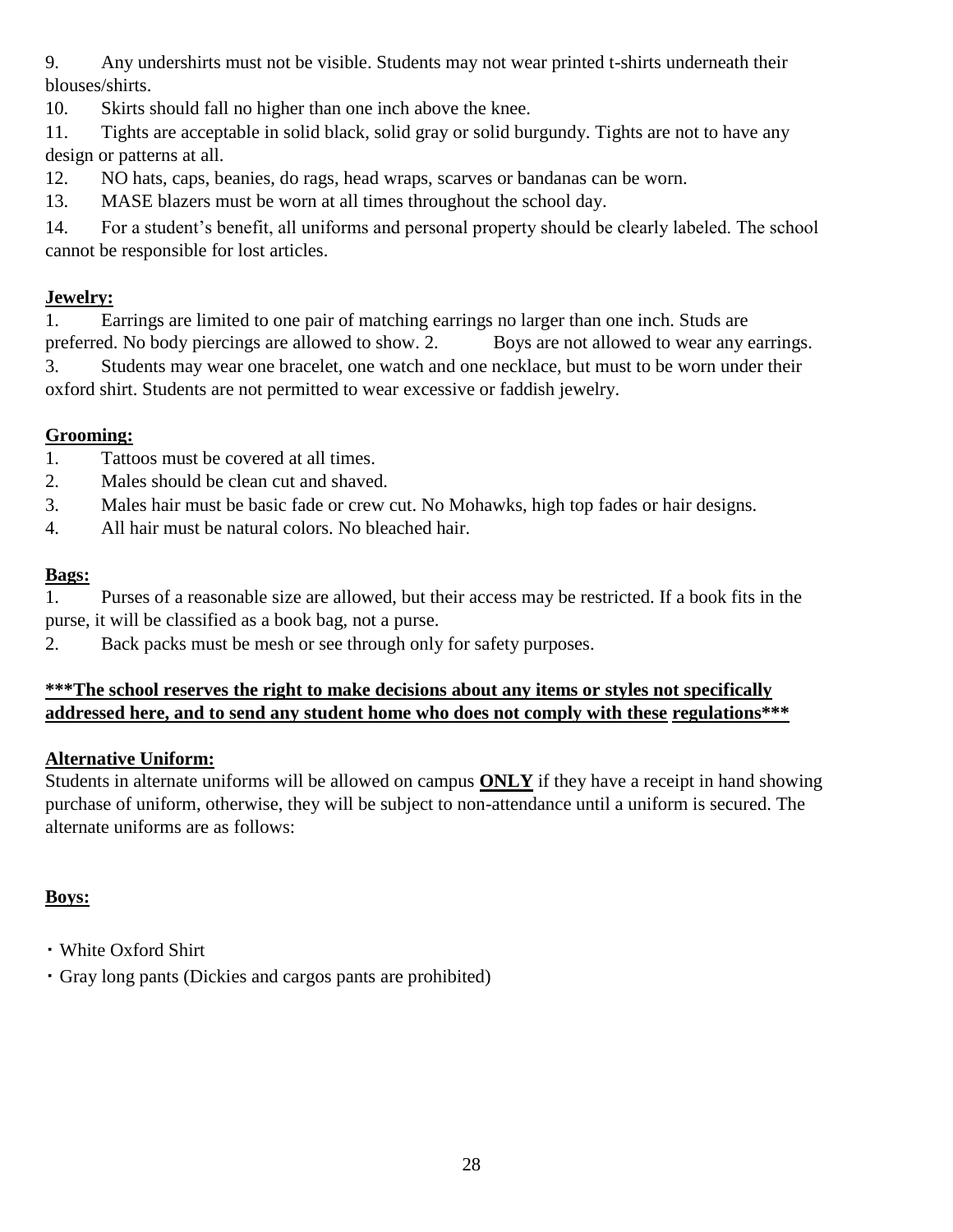- SPIKNER purchased tie/black tie
- Black belt
- Black formal/casual shoes

#### **Girls:**

- White Oxford Shirt
- Gray pants (found in uniform stores)
- SPIKNER purchase cross tie/black cross tie
- White, gray, burgundy, or black knee-high socks
- Black formal/casual shoes (hill shoes should not exceed 2-inches in length)
- White, gray, burgundy, or black hair accessories

## *Search and Seizures*

To maintain order and discipline in the schools, and to protect the safety and welfare of students and school personnel, school authorities may search a student, student lockers and desks under the circumstances outlined below, and may seize any illegal, unauthorized or contraband materials discovered in the search.

Student desks are school property and remain at all times under the control of the school. However, students are expected to assume full responsibility for the security of their desks. Students should not expect privacy regarding items placed in school property, because school property is subject to search at any time by school officials. Periodic, general inspections of desks may be conducted by school authorities for any reason. This may occur at any time, without notice, without student consent and without a search warrant.

A student's person or personal effects (e.g. purse, car, book bag, or athletic gear) may be searched whenever a school official has reasonable suspicion to believe that the student is in possession of illegal, unauthorized or contraband material. If a search yields illegal or contraband materials, such findings shall be turned over to the proper legal authorities. A student's failure to permit searches and seizures as provided by this policy will be considered grounds for disciplinary action and potentially permanent expulsion.

Officers of the law, appearing with duly-processed search warrants, should be accorded the right to search or inspect according to the order. The School Director shall be notified of such searches as soon as possible, and the parents of the student shall be informed.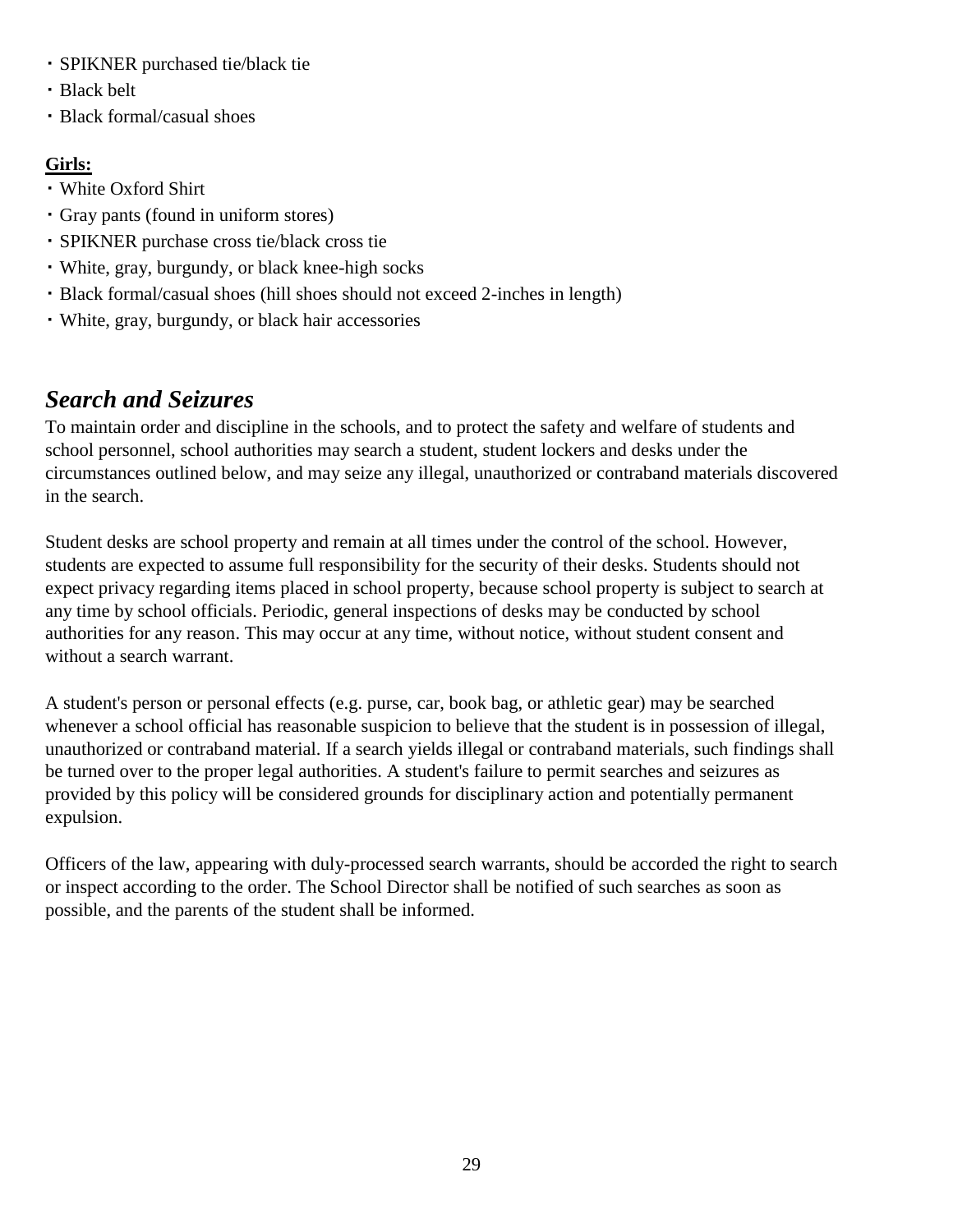## *Complaint Procedure for Parents*

The purpose of this guide is to aid parents in securing—at the lowest possible administrative level prompt and equitable resolution of student or parent complaints. Complaints about school personnel will be investigated fully and fairly. Anonymous complaints will be disregarded.

Whenever a complaint is made directly to the MASE Board of Directors as a whole, or to a Board member as an individual, it will be referred to the School Director for study and possible solution. An employee who is the object of a complaint will be informed promptly and afforded the opportunity to present the facts as he/she sees them.

The goal of this section is:

- To establish a simple framework for addressing concerns.
- To provide for prompt resolution of concerns.
- To ensure that all parties will participate in a cooperative manner to resolve concerns.
- To ensure that most concerns will be handled without resorting to this procedure beyond Step 1.

• To assure that the system has a procedure to receive citizens' concerns in an orderly fashion to achieve the best possible educational program for students.

#### Step 1 – Direct Conversation

•

If a parent has a disagreement or misunderstanding with a teacher, the parent should address the concern to the specific teacher directly involved with the circumstances surrounding the concern. The staff member will meet with the parent as soon as possible, but in no case longer than five (5) calendar days after the teacher has been notified of the concern (subject to change by mutual agreement).

#### Step 2 – Fact and Possible Resolution

If a parent or the teacher is not satisfied with the outcome of Step 1, or the parent/teacher is unwilling to meet independently, without the presence of an administrator, a meeting with the teacher, appropriate administrator, and parent will be arranged at a mutually convenient time, but in no case more than five calendar days after the meeting in Step 1. This step is to be informal and verbal. No further action will be taken beyond Step 2, unless the parent submits **in writing** a signed and dated statement of facts giving rise to this concern, the name of the accused teacher, and the remedy sought.

#### Step 3 – Formal Process

If a parent's concern is not satisfactorily resolved at either the first or second level, the parent should then refer this concern to the School Director in writing. At that time, another meeting will be arranged at the convenience of the parent and staff member directly concerned, but in no case later than ten calendar days (subject to change by mutual agreement). The staff member has the right to be part of all meetings, with or without a representative as he/she so determines. The School Director or his/her designee will supply written dispositions to all parties within five calendar days. Copies of the disposition will be sent to the Board of Directors. The disposition may also be placed in the teacher's personnel file when deemed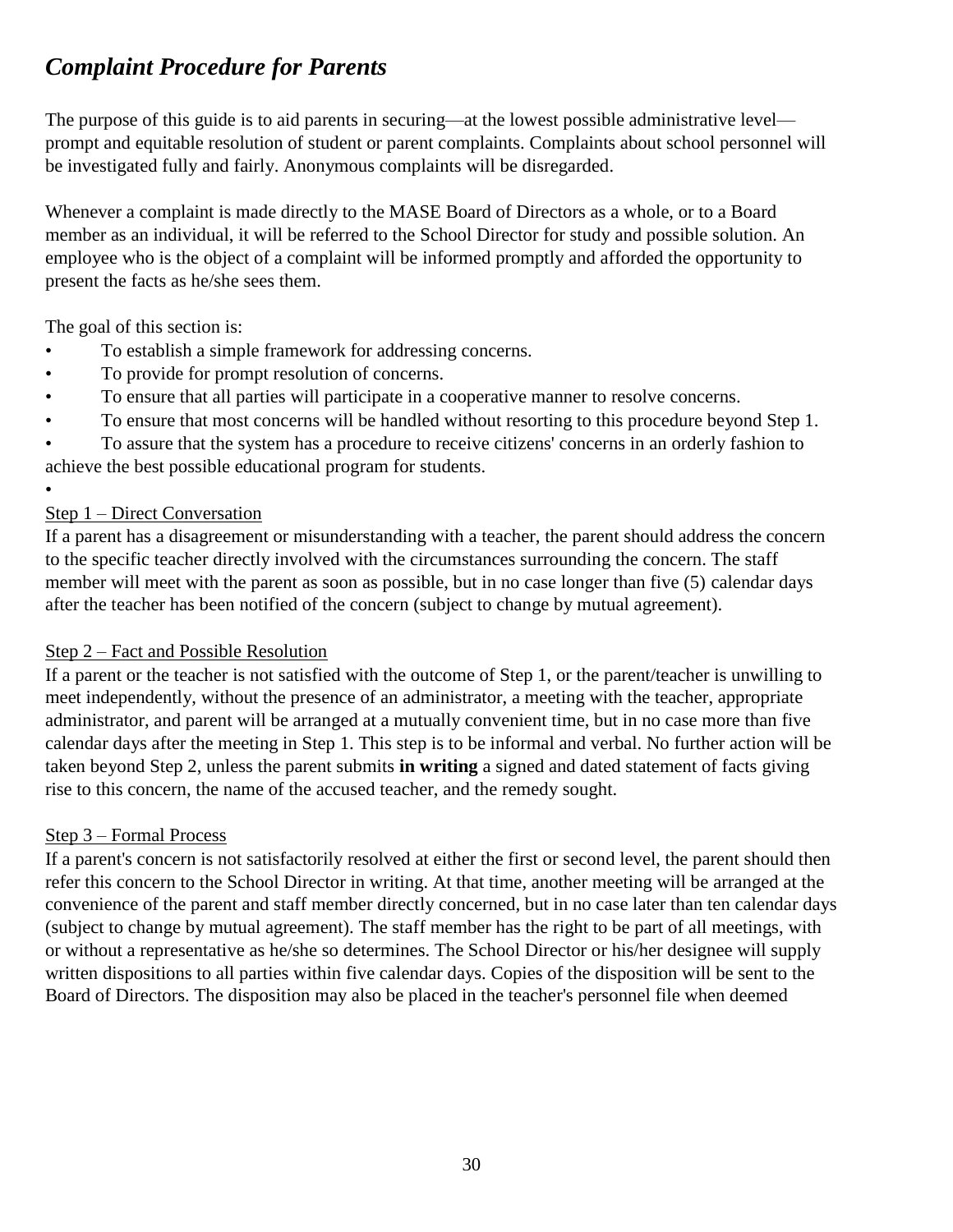appropriate by the School Director. The teacher and parent shall be informed if the letter is to be placed in the personnel file.

#### Step 4 – Discipline Review Board

If either party is still dissatisfied with the outcome of Step 3, the problem will be placed on the agenda of the next regularly scheduled discipline review board, on which one member of the Board of Directors sits. The meeting will be held in executive session, with only the discipline review board members and the affected persons present.

#### Step 5 – Executive Session

If either party is still dissatisfied with the outcome of Step 4, the problem will be placed on the agenda of the next regularly scheduled Board of Directors meeting. The meeting will be held in executive session, with only the Board of Directors members and the affected persons present.

#### Dispositions

Dispositions of all meetings will be rendered in writing within five (5) school days of the meeting, with reasons stated.

#### Repeat Concerns

If a parent believes there has been a repeat of the previous concern, they may go directly to Step 3 - "Formal Process."

## *Code of Conduct for Parents/Guardians*

At MASE, we believe that good parent/guardian relationships build invaluable bridges. The faculty and staff are earnestly working toward improving parent-teacher-student relationships to ensure a supportive learning environment for all stakeholders at MASE. As a condition of enrollment at MASE, parents/guardians of a student are expected to conform to standards of conduct that are consistent with the principles of the school, as determined by the school in its discretion.

These principles include, but are not limited to, the following:

**1.** Parents/guardians are expected **to work courteously and cooperatively with the school** to assist the student in meeting the academic and behavioral expectations of the school.

**2.** Parents/guardians **may respectfully express their concerns** about the school operation and personnel. However, they may not do so in a manner that is discourteous, scandalous, rumor-driven, disruptive, threatening, hostile, or divisive.

**3.** These expectations for **parents/guardians include but are not limited to, all school-sponsored programs and events** (e.g. extended school enrichment, field trips, athletics, etc.)

*The school reserves the right to determine, at its discretion, which actions fall short of meeting the principles of the school. Failure to comply with these principles will typically result in a verbal or written warning to the parent/guardian. It will first result in disciplinary action short*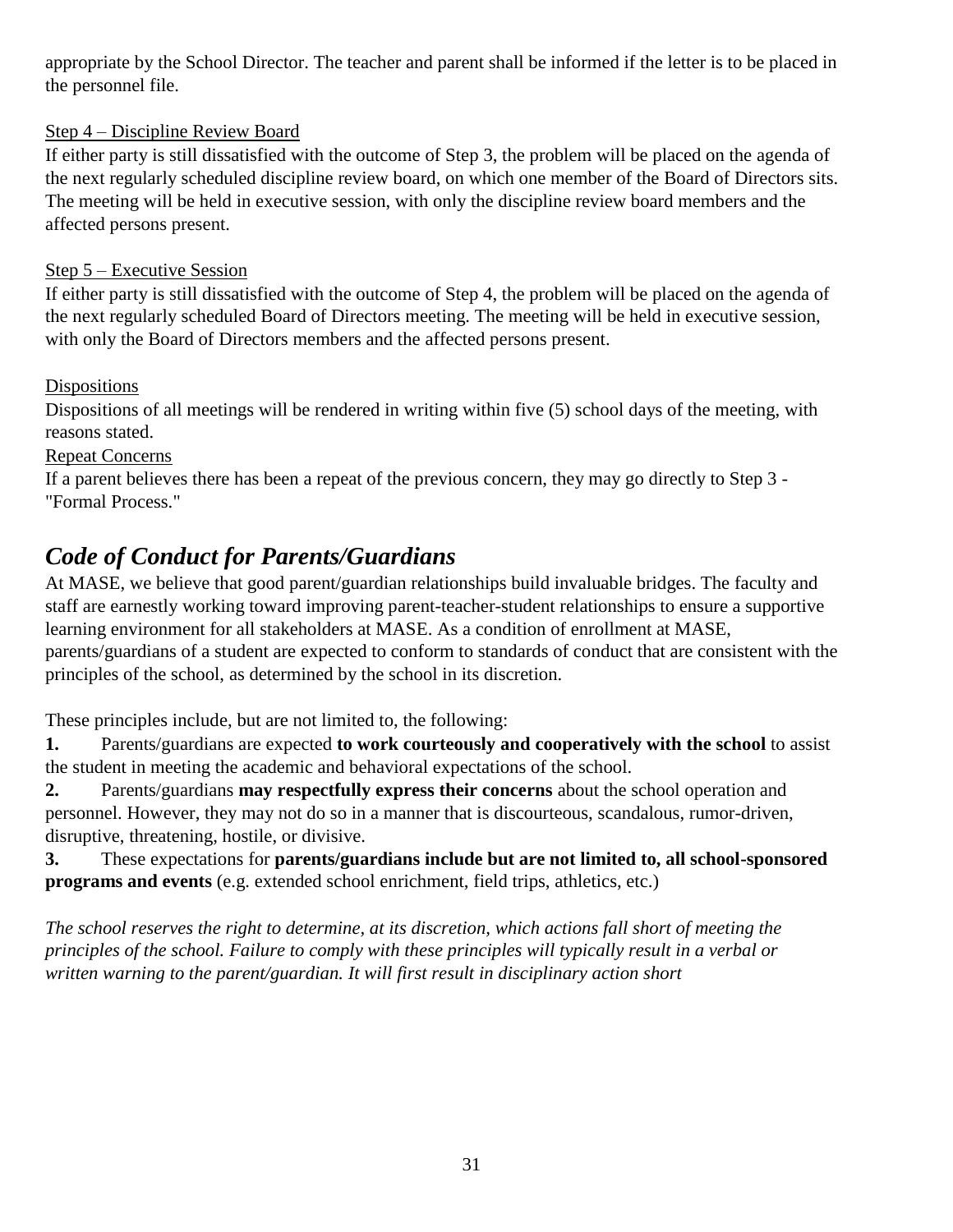*of a requirement to withdraw from the school (suspension of the parent/guardian's privilege to be present on campus grounds and/or participate in school activities, volunteer work, etc.).*

*The school reserves the right to determine when conduct is of such a severe nature as to warrant immediate action without a warning and/or without an intermediate step short of withdrawal.*

**MASE Community Code of Conduct Handbook**

**Please Return This Page:**